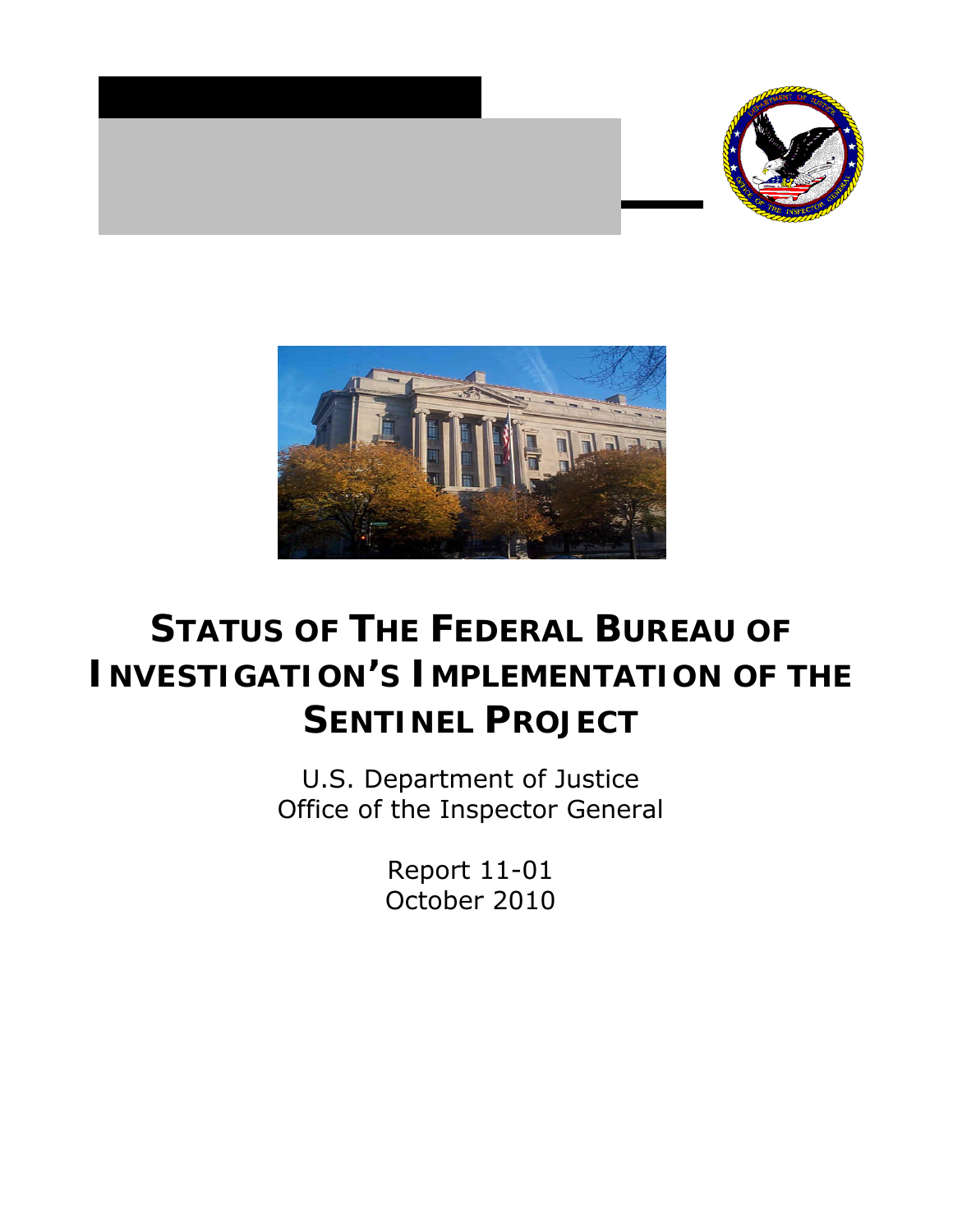## **Introduction**

This report is the seventh in the series of reviews that the Office of the Inspector General (OIG) has conducted to examine the Federal Bureau of Investigation's (FBI) progress in developing and implementing Sentinel, its new information and investigative case management system.

According to the FBI's original plan, established in March 2006, Sentinel would be developed in four phases with the total cost estimated at \$425 million and the completion date was estimated to be December 2009. Our prior reports examined the development and implementation of Sentinel, and in those reports we expressed concerns about Sentinel's overall progress, schedule, increased costs, and inability to satisfy user requirements.

In our most recent report before this one, issued in March 2010, we described how the FBI had issued a partial stop-work order to Lockheed Martin Services Incorporated (Lockheed Martin), the primary contractor on the Sentinel project, for portions of Sentinel's Phase 3 and all of the project's Phase 4 because of significant issues regarding performance, usability, and quality of work delivered by Lockheed Martin.<sup>1</sup> In that report, we also expressed serious concerns about the progress of the Sentinel project.

In this report, we examine the current status of the Sentinel project. We discuss the deployment of Sentinel's Phase 2 as of July 2010, and we assess the functionality of the system delivered by Phase 2 of Sentinel, including comparing what the FBI intended to deliver to its agents and analysts and what was actually delivered. We also describe the FBI's recent decision to change the partial stop-work order for Phases 3 and 4 to a full stop-work order. We discuss our concerns that the implementation of Sentinel is delayed, over budget, and in danger of not delivering a fully functioning automated case management system. Finally, we discuss the status of the FBI's newly announced plans to complete Sentinel, and our initial questions and concerns about that new strategy.

## **Background**

The FBI's attempt to move from a paper-based to an electronic case management system began in 2001 with the Virtual Case File (VCF), a major

 1 U.S. Department of Justice Office of the Inspector General, *Status of the Federal Bureau of Investigation's Implementation of the Sentinel Project,* Report 10-22 (March 2010).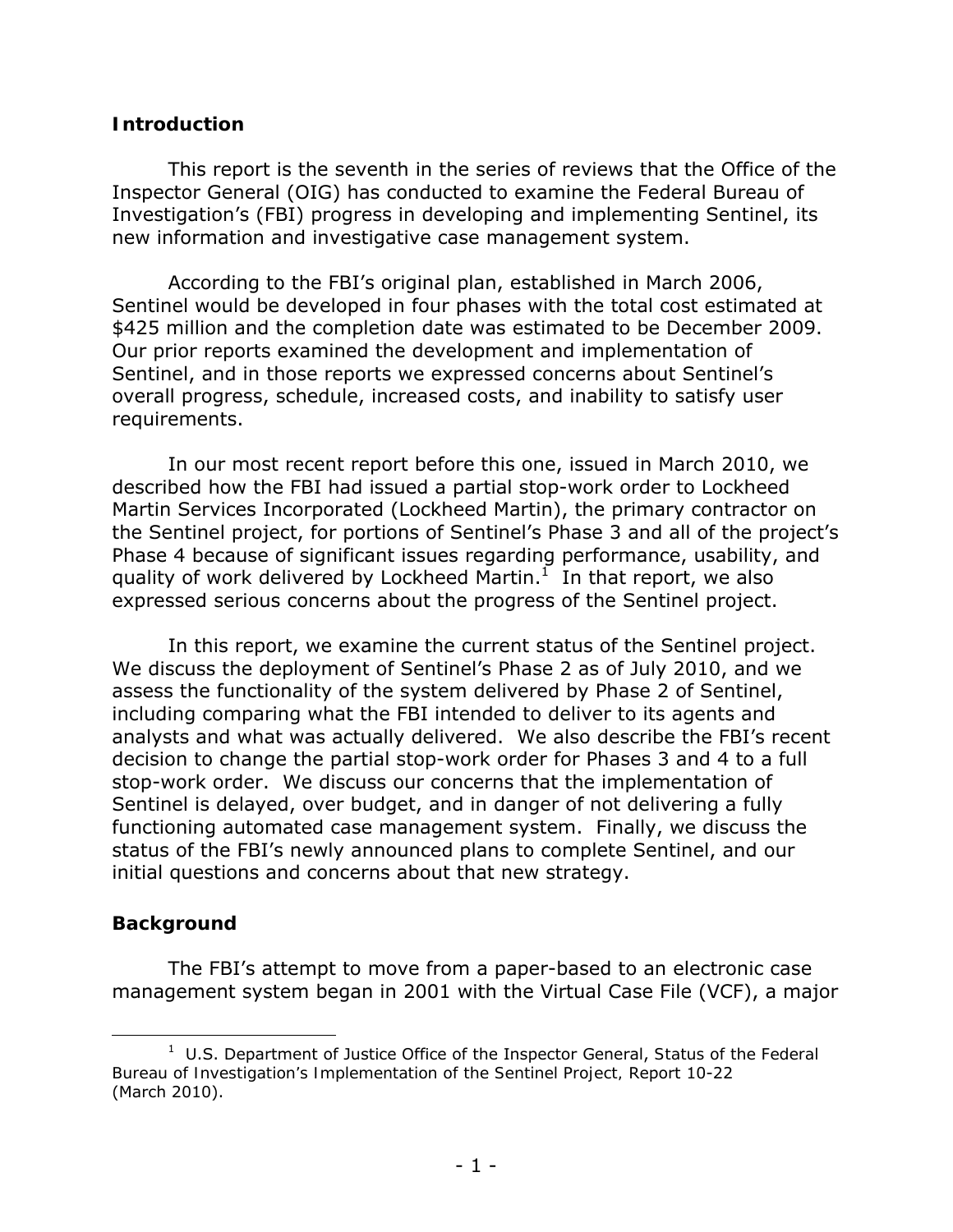component of the FBI's Trilogy information technology (IT) modernization project. Designed to replace the obsolete Automated Case Support (ACS) system, the FBI abandoned the VCF project in 2005 after spending \$170 million. As detailed in the OIG's February 2005 audit report, the VCF project failed for a variety of reasons, including poorly defined design requirements, a lack of mature management processes, high management turnover, and poor oversight. $^2$ 

On March 16, 2006, the FBI announced the award of a \$305 million contract to Lockheed Martin as part of a \$425 million project to develop a new system – called Sentinel. The FBI expected to implement Sentinel in four overlapping phases, each lasting 12 to 16 months. Each phase was intended to provide a stand-alone set of capabilities upon which subsequent phases would add further capabilities. The fourth and final phase of Sentinel was originally scheduled to be completed by December 2009.

The FBI intended that Sentinel, when fully implemented, would provide FBI agents and analysts with a user-friendly, web-based electronic case management system that would give them the ability to manage evidence and automate the document review and approval process. Additionally, Sentinel was designed to be the official FBI records repository and provide users with expanded search capabilities, enhancing agents' ability to link cases with similar information. The FBI planned to migrate all data from ACS to Sentinel and eventually retire ACS. $3$ 

On June 19, 2007, the FBI announced that it had fully deployed Phase 1 of Sentinel. Phase 1 delivered two key project components: a webbased portal to ACS and workboxes for FBI agents and supervisors that summarized case information.

As a result of lessons learned during the development of Phase 1, the FBI and Lockheed Martin replanned the remaining three phases of Sentinel. During this replanning, the FBI estimated that the total cost of Sentinel would increase from \$425 million to \$451 million and the projected completion date was extended from December 2009 to June 2010. Also, the FBI and Lockheed Martin adopted an incremental development methodology for the remaining portions of Sentinel that divided Phases 2 through 4 into

<sup>2</sup> The Department of Justice, Office of the Inspector General, *The Federal Bureau of Investigation's Management of the Trilogy Information Technology Modernization Project*, Audit Report 05-07 (February 2005).

 $3$  Implemented in October 1995, ACS is the FBI's current case management system. As of August 2010, the paper-based ACS contains records for over 8.3 million cases.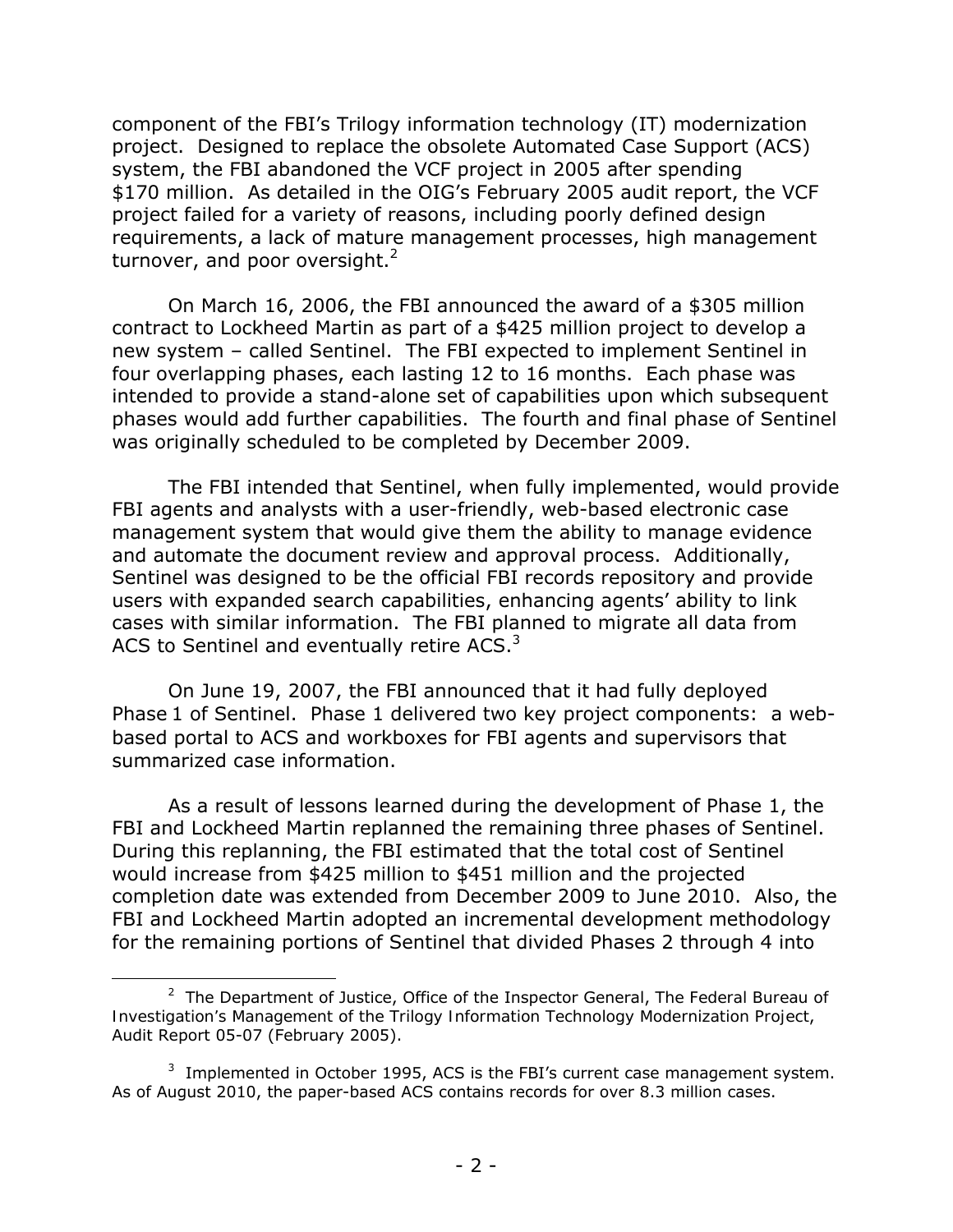segments, which were further divided into increments. A major reason for switching to this incremental development model was the FBI's desire to deliver new capabilities to users every 3 to 6 months. Phase 2 was divided into four segments.

By July 2009, Lockheed Martin had delivered the first three segments of Phase 2.

On December 2, 2009, the FBI conditionally accepted delivery of Sentinel's Phase 2, Segment 4, which included three of the eight electronic forms expected to be delivered in Segment 4, and their associated workflow.<sup>4</sup> The FBI conditionally accepted this segment despite knowing that what was delivered had serious performance and usability issues and had received overwhelmingly negative user feedback during testing with FBI agents and analysts. As a result, the FBI did not deploy Segment 4 to the FBI's agents and analysts when it conditionally accepted it in December 2009.

Then, on March 3, 2010, the FBI issued a partial stop-work order to Lockheed Martin for portions of Phase 3 and all of Phase 4, and also returned Phase 2, Segment 4 to the development phase from the operations and maintenance phase. FBI officials stated that the purpose of the partial stopwork order for Phases 3 and 4 was to focus Lockheed Martin's efforts on delivering Phase 2, Segment 4 in a form that the FBI would find acceptable.

On July 26, 2010, the FBI deployed Segment 4 to FBI agents and analysts.

<sup>&</sup>lt;sup>4</sup> The three forms delivered were: (1) Electronic Communication, (2) Lead Request, and (3) Report of Information That May Become the Subject of Testimony. The forms not delivered were: (1) Intelligence Bulletin, (2) Search Results Document, (3) Payment Authorization, (4) Export Form, and (5) Import Form. In addition, Lockheed Martin delivered the capability to transfer all of the administrative case files – approximately 2 percent of all FBI case files – from ACS to Sentinel, an on-line user help tool, and interfaces to two FBI IT systems, the Document Conversion Laboratory and the Financial Management System.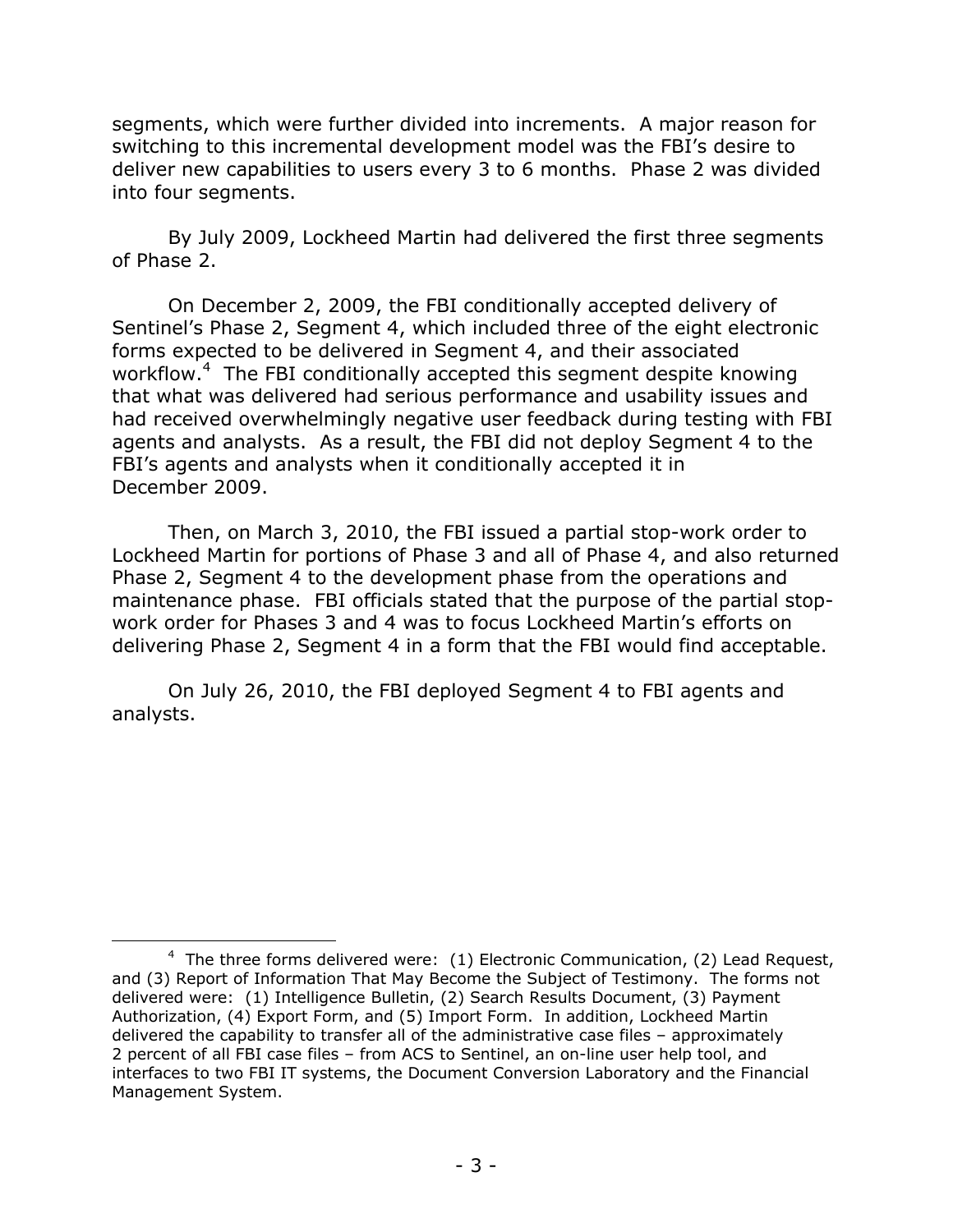## **Results in Brief of this OIG Review**

This OIG review examined the progress of Sentinel since our last report in March 2010. In this review, we found significant additional issues that we believe can affect the full and successful implementation of Sentinel<sup>5</sup>

has delivered only two of Sentinel's four phases to its agents and analysts.<sup>6</sup> Our review found that as of August 2010, after spending about \$405 million of the \$451 million budgeted for the Sentinel project, the FBI Moreover, we believe that the most challenging development work for Sentinel still remains.

In addition, we found that while Sentinel has delivered some improvements to the FBI's case management system, it has not delivered much of what it originally intended. In July 2010, the FBI deployed Phase 2 of Sentinel, which provides the FBI's agents and analysts with the beginnings of an electronic case management system. Yet, by July 2010 Sentinel was intended to generate and securely process 18 paperless caserelated forms through the review and approval process. Sentinel now only has the capability to generate and process 4 of the 18 forms.<sup>7</sup> Moreover, even these four forms still are not fully automated. Because Sentinel's four phases have not been completed, FBI agents and analysts can use Sentinel to generate the four forms, but they must still print the forms to obtain approval signatures, and they must maintain hard copy files with the required approval signatures.

Additionally, because the FBI has not finished the third and fourth Phases of Sentinel, FBI agents and analysts do not have the planned expanded capabilities to search the FBI's case files. Nor can they use Sentinel to manage evidence, as originally intended. Sentinel also has not

  $5$  Because of the significance of these issues and the recent actions taken by the FBI regarding Sentinel, we are reporting on these issues in this technical advisory report. A technical advisory report is not intended to comply with generally accepted government auditing standards, as a full-scale audit report would.

 $6$  The FBI has estimated that, by the end of September 2010, it will have spent approximately \$405 million.

<sup>&</sup>lt;sup>7</sup> The four forms delivered in Phase 2 were: (1) Report of Information That May Become the Subject of Testimony, (2) Import Form, (3) Lead Request Form, and (4) Electronic Communication Form. The FBI stated that these forms are considered the most essential of the 18 forms to the work performed by the FBI's agents and analysts. However, the remaining 14 forms include important forms, such as those that are intended to share intelligence information and track payments to informants.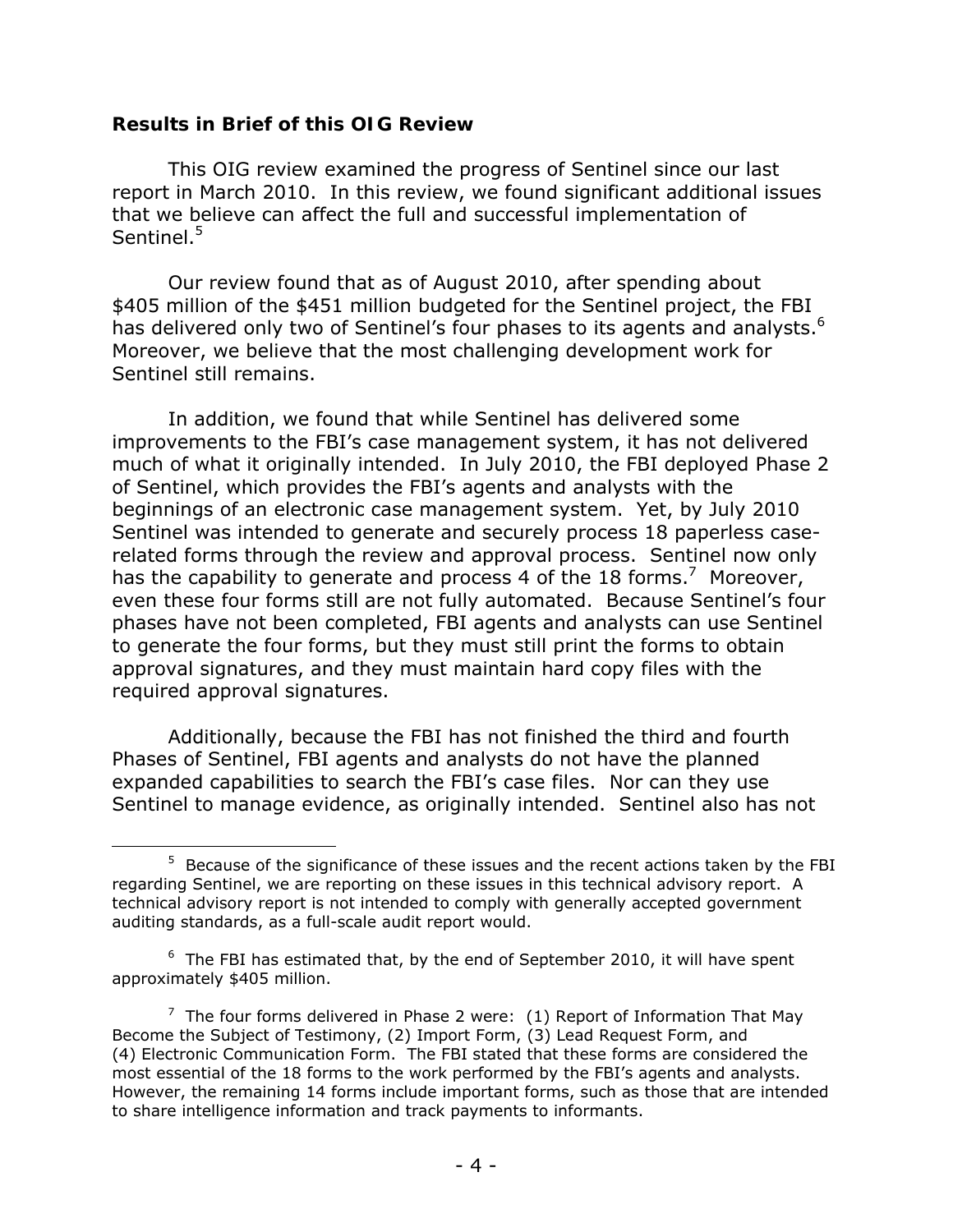replaced ACS, and Sentinel has not yet become the FBI's official records repository.

In addition, because of Sentinel's delays and cost increases, in July 2010 the FBI issued another stop-work order that directed Lockheed Martin to stop all work on the remaining phases of Sentinel – Phases 3 and 4. As of August 1, 2010, the FBI had not decided on an approach for completing Sentinel, and FBI officials did not provide the OIG with detailed descriptions of the alternatives under consideration for completing Sentinel. At that time, however, the FBI Chief Technology Officer stated that the alternatives under consideration would allow the FBI to complete Sentinel within its \$451 million budget by re-using portions of successful FBI IT projects, including Sentinel, taking advantage of technological advances and industry best practices, and increasing the reliance on FBI personnel to develop Sentinel. Yet, the Chief Technology Officer acknowledged that his estimate did not include the cost of maintaining Sentinel for 2 years after its completion – costs which had been included in all previous Sentinel budgets. In addition, an independent assessment conducted in July 2010 at the FBI's request by Mitre estimated that completing Sentinel under the FBI's current development approach would, at a minimum, cost an additional \$351 million and take an additional 6 years.

After we provided the FBI a copy of our draft report for its comment in September 2010, the FBI requested an opportunity to brief us on its new approach for completing the Sentinel project. On September 16, 2010, the FBI described this new approach, which is still evolving and has not yet been formally approved. Under this new approach, the FBI will assume direct management of Sentinel development and significantly reduce the role of Lockheed Martin in developing Sentinel. In the final section of this report we provide a summary of the approach that the FBI described to us, and our questions and concerns about it.

However, regardless of the new development approach, it is important to note that Sentinel's technical requirements are now 6 years old, and there have been significant advances in technology and changes to the FBI's work processes during that time. We believe that the FBI needs to carefully reassess whether there are new, less costly ways of achieving the functionality described in Sentinel's original requirements, including the requirement to migrate all case data from ACS into Sentinel. The FBI stated that it is reexamining these issues in its new approach to Sentinel. In any new approach, we believe that the FBI should prioritize the remaining requirements to focus on meeting its highest priorities. Finally, we believe that the FBI should reinstitute or expand many of the project management activities that have been either limited in scope or eliminated during the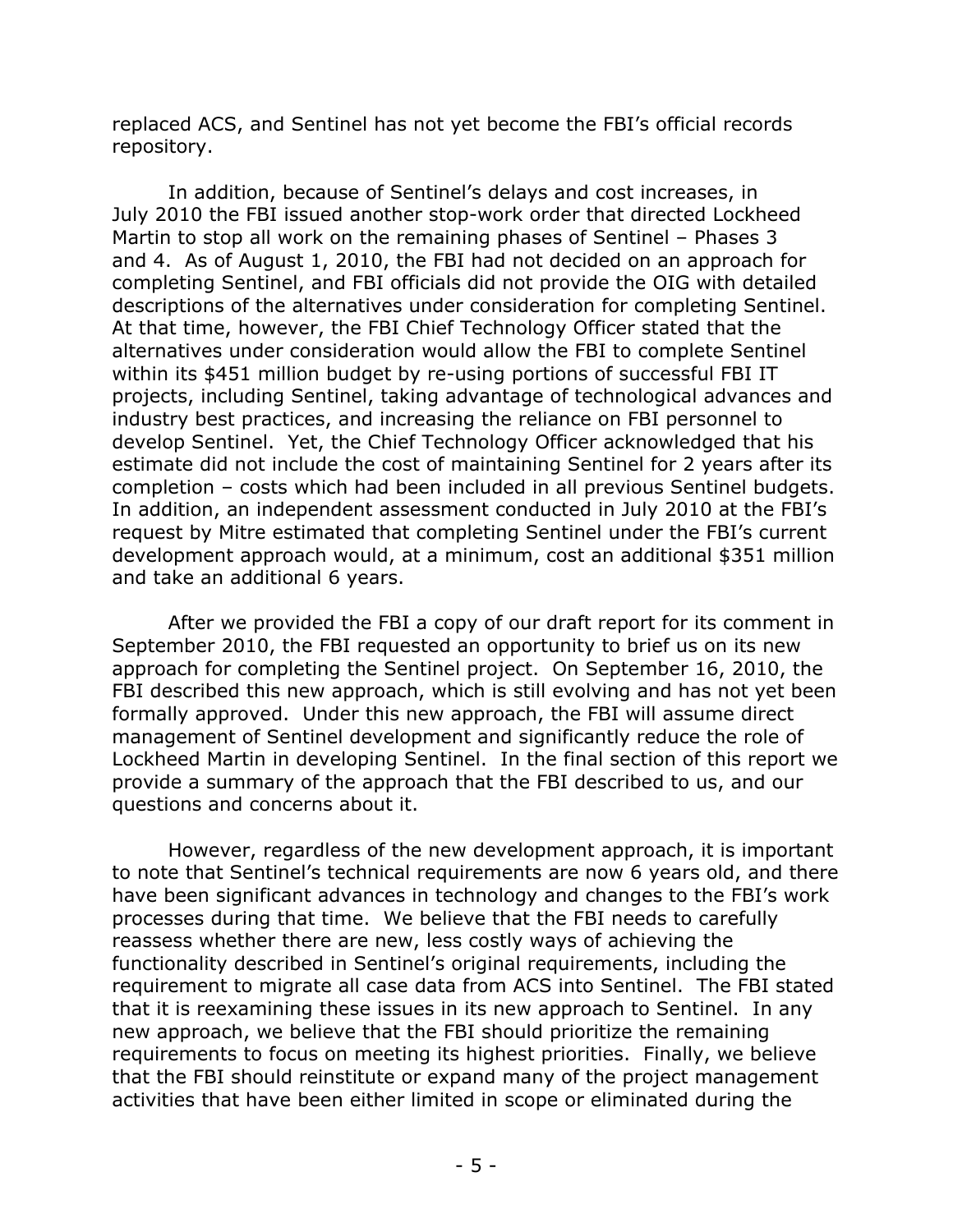course of the project, such as Project Health Assessments, which are independent monthly analyses of Sentinel's progress.

The following sections of this report provide further description of the findings of our review.

# **Sentinel's Budget**

As noted above, when the FBI began development of the Sentinel case management system in March 2006, it estimated the entire project would be finished in December 2009 and cost \$425 million. In October 2007, the FBI increased the cost estimate for Sentinel from \$425 million to \$451 million.

delivered only two of the program's four phases to its agents and analysts. $8$ Our concerns about the progress of the project have intensified because Sentinel is approximately \$100 million over budget and 2 years behind schedule. The FBI has estimated that, by the end of September 2010, it will have spent approximately \$405 million of the \$451 million currently budgeted for the entire program, but it will have When Sentinel's current \$451 million budget was adopted, the combined cost of Phases 1 and 2 of Sentinel was approximately \$306 million. As result, at this stage of the project, Sentinel is approximately 32 percent over budget.

In August 2010, FBI officials told us that they were considering a plan that would allow the FBI to complete Sentinel development within its current \$451 million budget. They said this plan would achieve efficiencies and reduce costs by re-using portions of FBI IT projects, including Sentinel, taking advantage of technological advances and industry best practices, and increasing reliance on FBI personnel to develop Sentinel.

However, the FBI's Chief Technology Officer acknowledged to us that this plan did not account for the government personnel that would be assigned to the Sentinel project or for 2 years of operations and maintenance activities after Sentinel is completed to cover services that

 $8$  The FBI made this estimation in August 2010. The \$451 million currently budgeted for the entire program includes operations and maintenance costs for 2 years after full implementation of all four phases of the project. The FBI has also estimated that it will likely not complete the project until at least 2011, or approximately 2 years later than originally planned.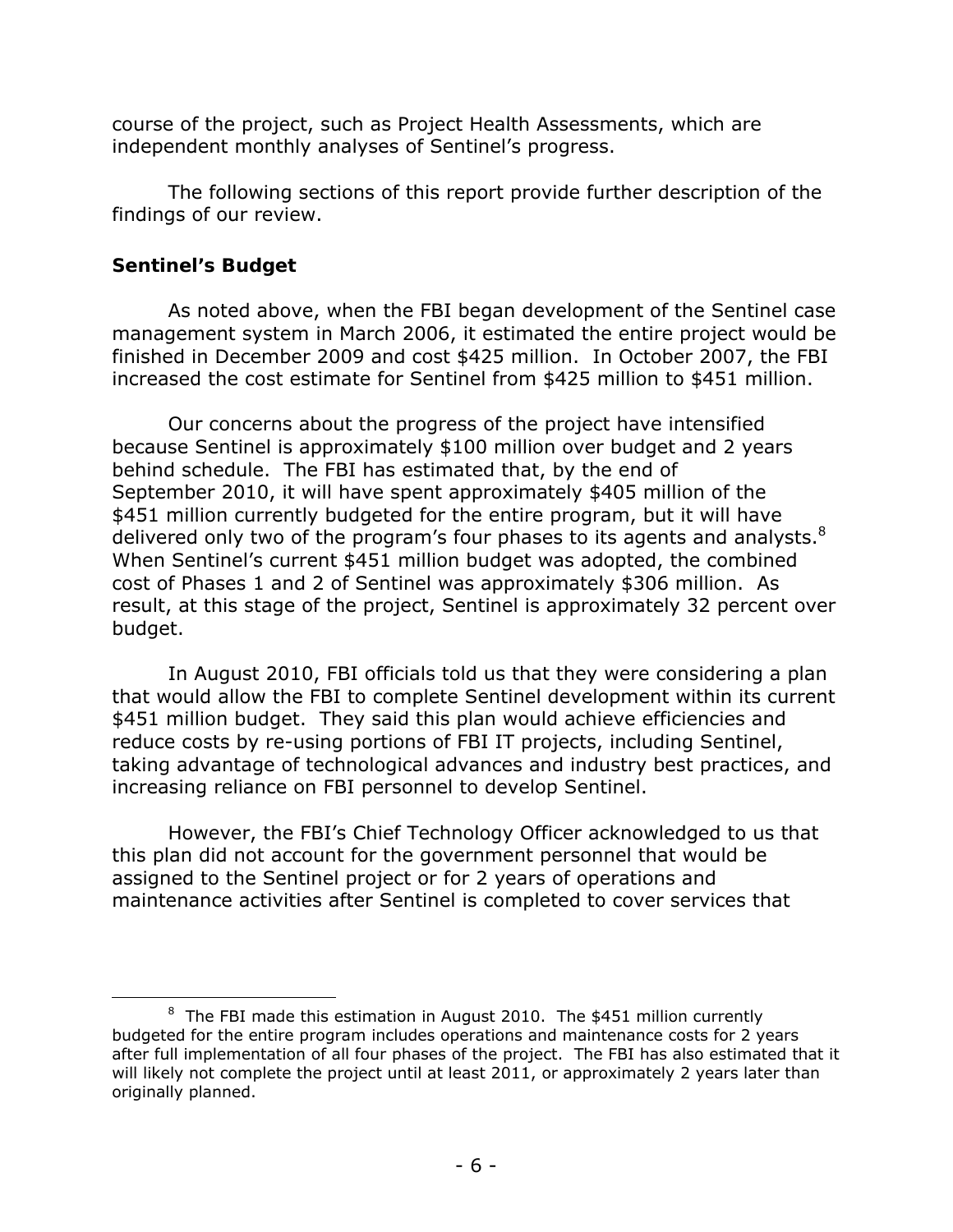originally were to be provided by Lockheed Martin as part of the \$451 million budget.<sup>9</sup> In addition, neither the FBI's Chief Information Officer nor Chief Technology Officer provided us with a schedule estimate for the work required to complete Sentinel development using the approach they were considering.<sup>10</sup>

Sentinel from Mitre, a federally funded research and development center. $^{11}$ Moreover, as a result of concerns about Sentinel's cost and schedule, in July 2010, the FBI obtained an independent assessment for completing Mitre estimated that completing Sentinel under the FBI's development approach at that time would, at a minimum, cost an additional \$351 million and take an additional 6 years.

In addition, it is important to recognize that extensions of Sentinel's schedule increases the likelihood that some of the hardware and software already implemented will become obsolete, which would further increase the cost of the Sentinel upgrade.

# **Status of Sentinel Phase 2 Implementation**

In July 2010, the FBI deployed Segment 4 of Phase 2 to FBI users. The FBI informed us that it anticipates formally accepting Phase 2 from Lockheed Martin on October 15, 2010.

Phase 2 of Sentinel provided important benefits to FBI users, such as an improved Sentinel user interface, the ability to search ACS through Sentinel, and the beginnings of an electronic case management system. However, we also found that Phase 2 delivered significantly less functionality to FBI users than originally planned. For example, Lockheed Martin delivered in Phase 2 the capability to create four forms and manage their

  $9$  According to the FBI, the \$451 million would fund the operations and maintenance of Sentinel through May 2012. However, because Sentinel is behind schedule, the \$451 million would not fund the operations and maintenance of Sentinel for 2 years after its completion, as originally intended.

 $10$  As noted above, additional information on the FBI's planned approach for completing Sentinel was received after this report was issued in draft. A summary of this information is on page 18 of this report.

 $11$  The Mitre assessment was performed from March through June 2010. Mitre is a federally funded research and development center that assists the government with scientific research and analysis; development and acquisition of large, complex systems; and systems engineering and integration.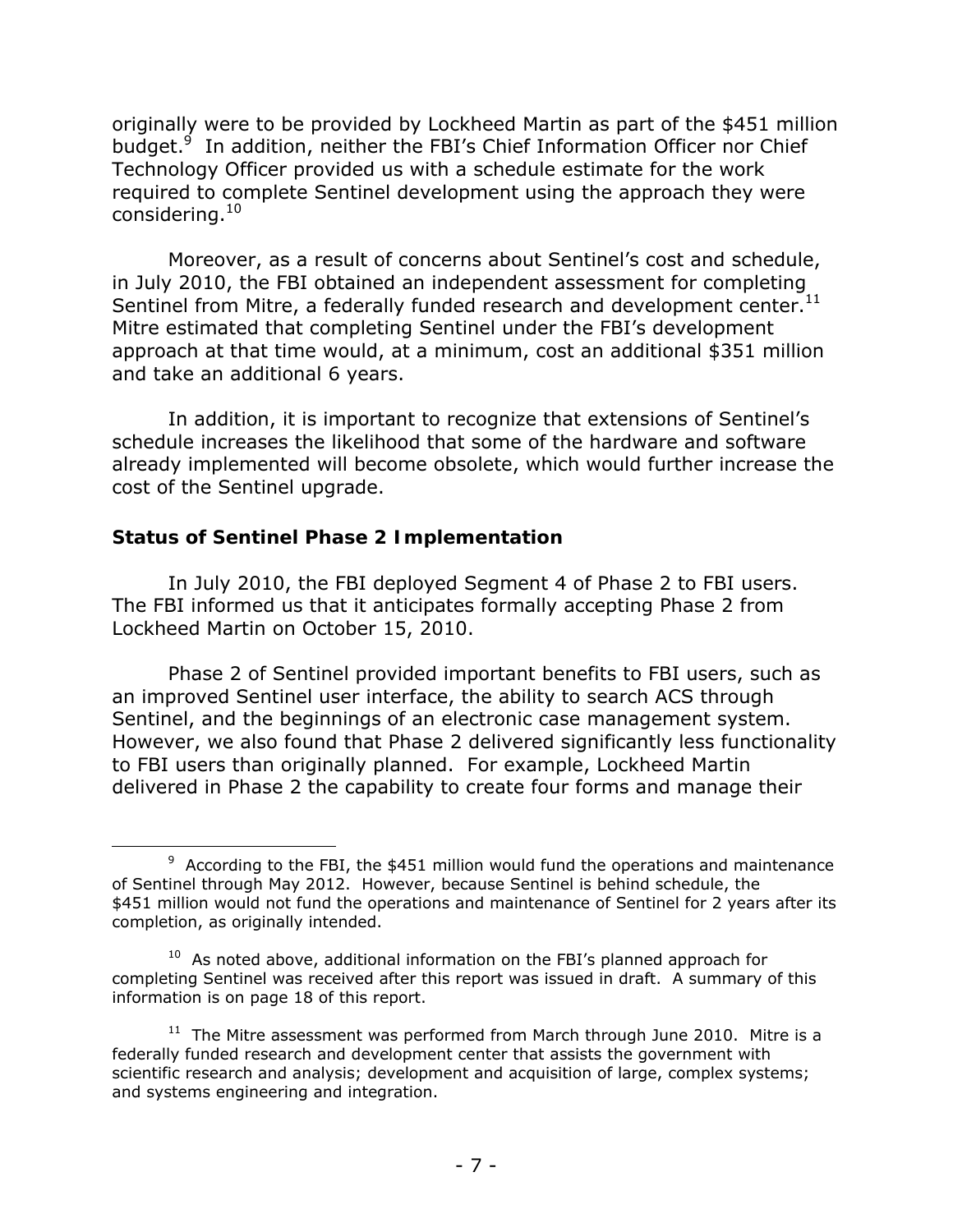approval processes entirely within Sentinel. Yet, the FBI expected delivery of eight forms with that capability during Phase  $2.^{12}$ 

In addition, Sentinel was intended to have the capability to share information through interfaces with 10 other FBI IT systems external to Sentinel instead of the 8 interfaces that Lockheed Martin delivered.<sup>13</sup>

The FBI also expected that Sentinel would give users the capability to open, manage, and close administrative cases, and also create, manage, and store all of their related documents entirely within Sentinel. FBI personnel use administrative cases to manage non-investigation activities, including activities that support investigations such as adjustments to personnel field office assignments and travel management in support of investigative cases. However, in some instances Lockheed Martin failed to deliver the anticipated capabilities for even administrative cases, such as the ability to produce standardized management reports and also to electronically index all of the documentation stored in Sentinel.

In addition, the FBI decided not to make some capabilities delivered by Lockheed Martin available to Sentinel users. For example, FBI officials decided not to deploy the new capabilities to manage administrative cases within Sentinel and store this case data in Sentinel as planned. The FBI said it made this decision because it was reassessing its approach for completing Sentinel development. The FBI's Chief Technology Officer stated that deploying the new administrative case management capabilities to users would commit the FBI to moving forward on Sentinel using the current technical design, which a study by a team of representatives from the developers of Sentinel's software components recommended be revised to improve the performance and reliability of Sentinel.

Thus, at this stage of the Sentinel project, FBI users have received far less functionality than was planned. Sentinel largely remains a more userfriendly way to search ACS rather than the state of the art, stand-alone case management system that it was envisioned to provide by now.<sup>14</sup>

 (2) Search Results Document, (3) Payment Authorization, and (4) Export Form.  $12$  The four forms deployed to FBI users in Phase 2 were: (1) Report of Information That May Become the Subject of Testimony, (2) Import Form, (3) Lead Request, and (4) Electronic Communication. The forms not delivered were: (1) Intelligence Bulletin,

 $13$  The two interfaces not delivered are: (1) Document Conversion Laboratory and (2) Financial Management System.

 $14$  As of August 2010, no case data is stored in Sentinel. Rather all case data is stored in ACS, and Sentinel currently can access ACS for case data. The FBI had planned by the end of Phase 4 to migrate all data from ACS to Sentinel and eventually retire ACS.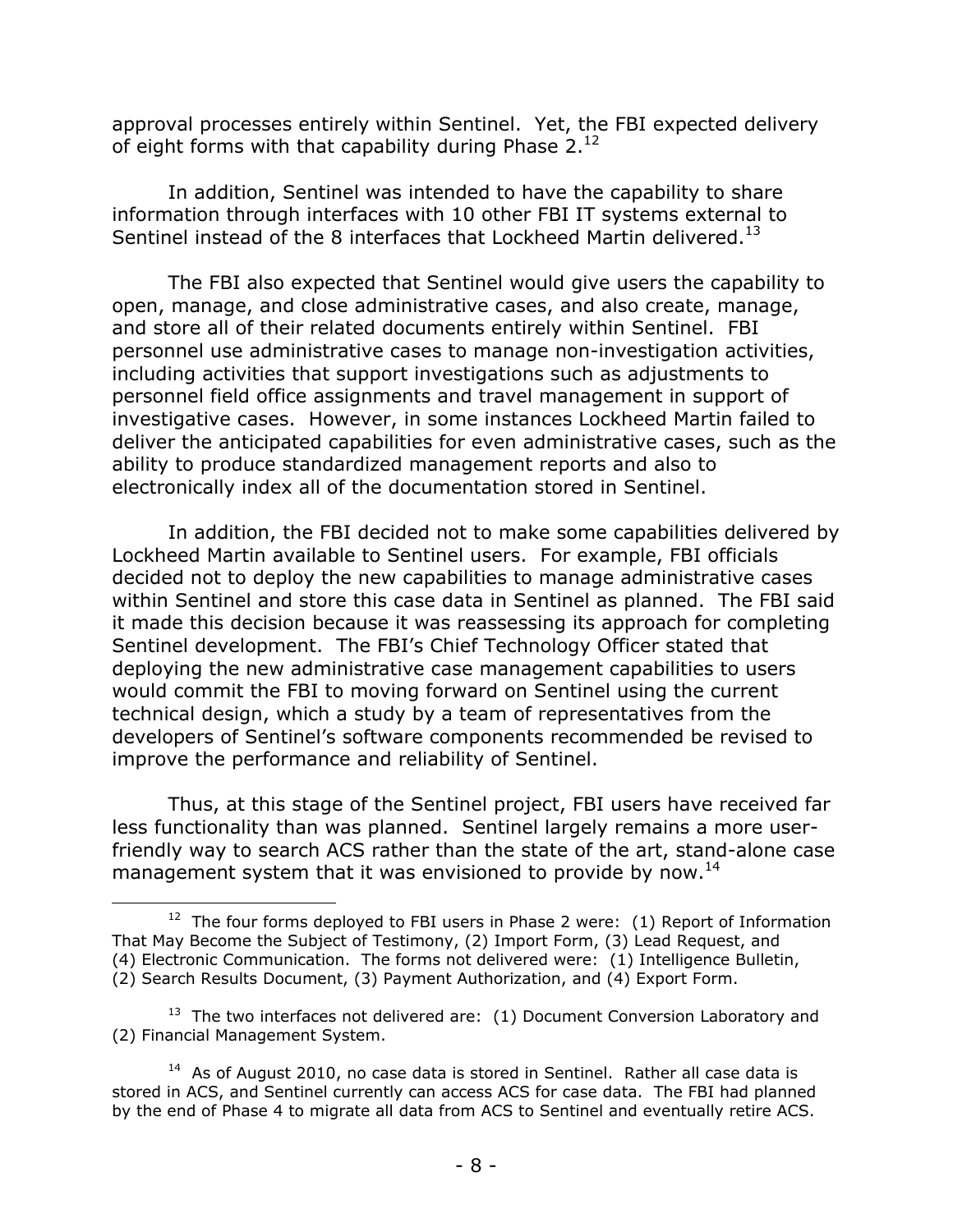## *Sentinel Phase 1 and 2 Deliverables*

The deployment of additional functionality to the FBI's agents and analysts has been increasingly delayed as the technical challenge of the program increased in Phase 2. In June 2007, the FBI had fully deployed Phase 1 of Sentinel, providing FBI employees with user-friendly, web-based access to information in ACS, as well as improved search capabilities. Phase 1 also featured a case management workbox that presented a summary of all cases a user is involved with, rather than requiring the user to perform a series of queries to find cases. The FBI deployed Phase 2, Segment 1 in July 2008 and on July 26, 2010, the FBI deployed Segment 4, the last segment of Phase 2, to all Sentinel users.

Segment 4 of Phase 2 was scheduled to be deployed in October 2009, but Lockheed Martin did not deliver it until December 2009. The FBI did not deploy Segment 4 as delivered because Lockheed Martin could not resolve several key functionality and performance issues.

In October 2009, the FBI's Chief Information Officer directed the Sentinel Program Management Office (PMO) to conduct pilot deployments of Phase 2, Segment 4 before deploying Segment 4 to all FBI users. The pilot was designed to assess the performance of the four forms delivered in Segment 4, to obtain additional FBI user feedback, and to allow for any critical changes to the system or training materials before deploying the segment to the entire FBI user community.

However, the pilot deployments were delayed 5 months – from December 2009 to May 2010 – because Lockheed Martin did not deliver Segment 4 until December 2009 and because it could not resolve several key functionality and performance issues.<sup>15</sup> The Segment 4 pilots were eventually conducted at the FBI field offices in Richmond, Virginia, and Tampa, Florida, from May 12, 2010, through June 10, 2010. Major issues surfaced at both pilot sites. For example, users at both pilot sites expressed concerns about the lack of an auto-save capability, difficulties with using the text editor, and the absence of an integrated spell checker. As a result of the lack of an auto-save capability, several users lost partially completed forms and hours of work while using Sentinel. Users also found the lack of an integrated spell checker unacceptable because most current word processing software includes this feature.

 $15$  As noted above, the FBI conditionally accepted Phase 2, Segment 4 on December 2, 2009. At that time, however, the FBI directed Lockheed Martin to correct 26 critical performance and usability issues before the FBI would initiate the pilot deployment of Segment 4.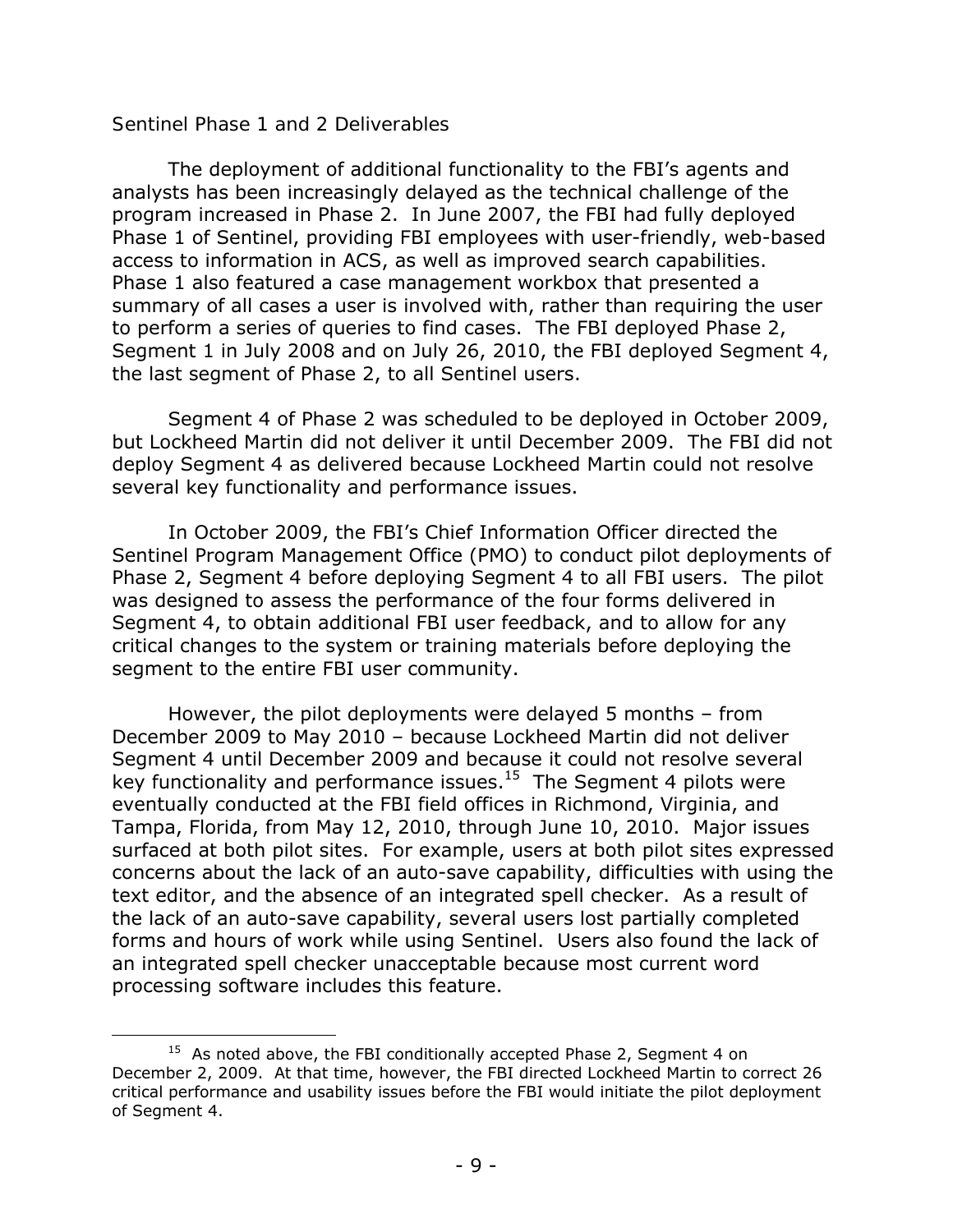As of August 2010, the FBI anticipated that it would complete Segment 4 deployment and formally accept Segment 4 at the Segment Acceptance Review on October 15, 2010, approximately 1 year later than planned when Segment 4 began.<sup>16</sup>

The following table shows the status of major deliverables planned for all of Phase 2.

| <b>Functionality</b>                        |            | <b>Planned Delivered</b> | <b>Deployed</b> |
|---------------------------------------------|------------|--------------------------|-----------------|
| Administrative and Investigative Forms      |            |                          |                 |
| Including electronic workflows, digital     | 8          | 4                        | 4               |
| signatures, and serialization <sup>17</sup> |            |                          |                 |
| <b>System Interfaces</b>                    | 10         | 8                        | 8               |
| <b>Enhanced User-Friendly Interface</b>     | Yes        | <b>Yes</b>               | Yes             |
| <b>Case Management Workbox</b>              |            |                          |                 |
| User access to assigned cases and           | <b>Yes</b> | Yes                      | <b>Yes</b>      |
| leads                                       |            |                          |                 |
| <b>Administrative Case Management</b>       |            |                          |                 |
| Open/Manage/Close Cases Using               | Yes        | Yes                      | <b>No</b>       |
| Sentinel                                    |            |                          |                 |
| <b>Enhanced Search of Administrative</b>    | Yes        | Yes                      | <b>No</b>       |
| Cases                                       |            |                          |                 |
| Data Migration                              | Yes        | <b>Yes</b>               | <b>No</b>       |
| <b>Standardized Management Reports</b>      | Yes        | <b>No</b>                | No              |

# **Major Phase 2 Deliverables**

Source: OIG analysis

 <sup>16</sup> A Segment Acceptance Review is a milestone used by the Sentinel PMO to review the work accomplished in a segment to determine whether the planned tasks have been completed and whether they met the goals of the segment.

 $17$  Workflow is the automation of a business process, in whole or part, during which documents, information, or tasks are passed from one participant (human or machine) to another for action, according to a set of procedural rules. Although Sentinel users can digitally sign the new Sentinel forms, they must also print and sign the forms because paper remains the official system of records.

 number within the case along with a unique case number. Once a document is serialized, it When a document is serialized, it is assigned a unique identifying sequential is placed into the official case file and becomes an official record.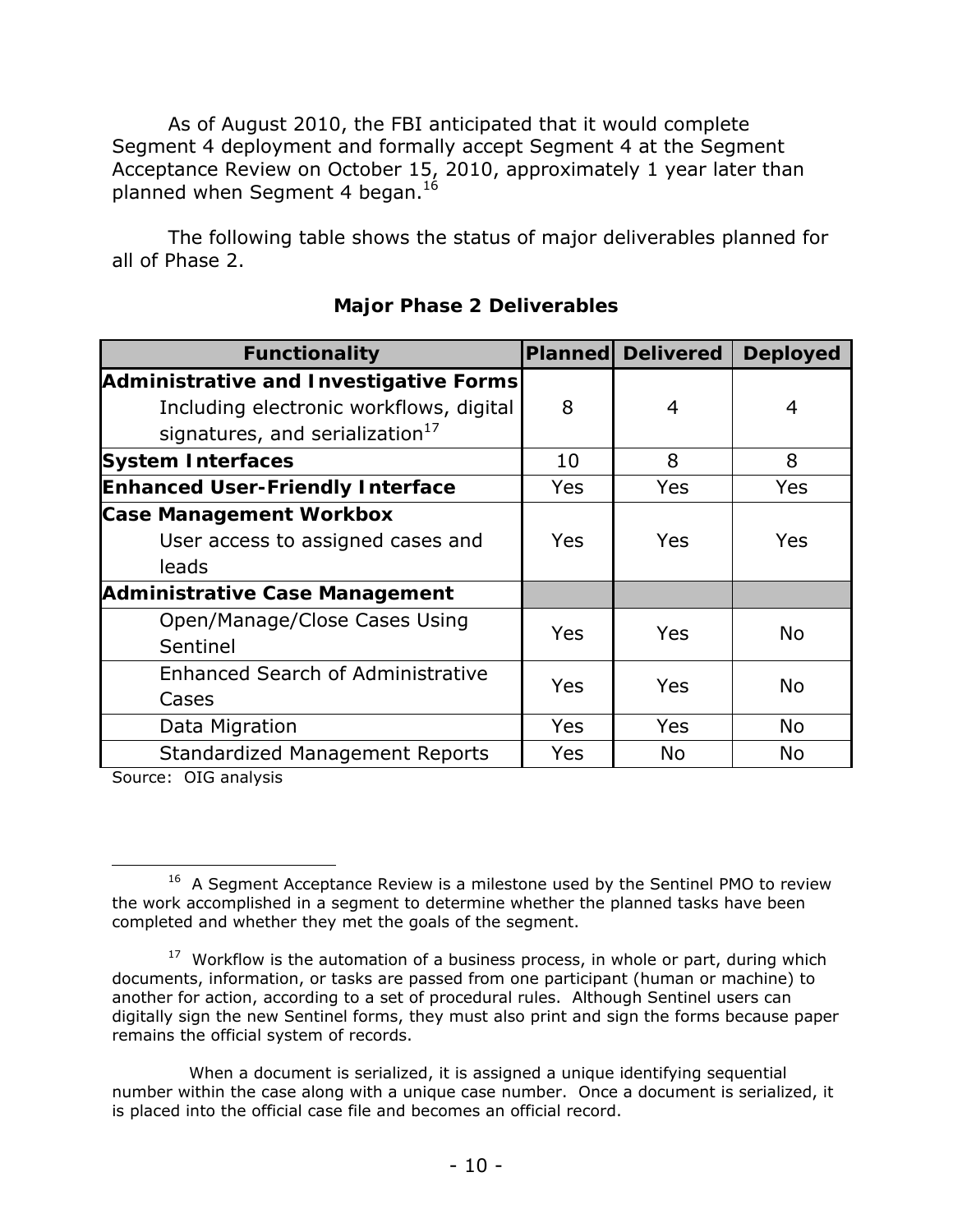## What Was Not Delivered During Phase 2

As noted above, Sentinel Phase 2 did not deliver all that was originally intended. According to the initial plan for Phase 2, Lockheed Martin did not deliver four additional forms and their associated workflow. Those forms were the: (1) Intelligence Bulletin, (2) Search Results Document, (3) Payment Authorization, and (4) Export Form. Incorporating these forms into Sentinel would have significantly increased the usefulness of Sentinel to the FBI's agents and analysts. For example, the Intelligence Bulletin is the FBI's most widely disseminated intelligence product and is especially valuable to state and local law enforcement agencies. FBI agents also routinely use the Payment Authorization Form to pay informants. The Search Results Document would have given Sentinel users the ability to save part or all of the results of one or more searches to a newly created document. The Export Form would have allowed Sentinel users to transmit case documents and information to other FBI IT systems. None of these forms were provided to FBI users in Phase 2 of Sentinel, as originally intended.

In addition, Phase 2 did not deliver the interfaces between Sentinel and two additional FBI IT systems, the Document Conversion Laboratory and the Financial Management System. These interfaces would allow the transfer of information between FBI IT systems so that more complete information can be furnished to IT users no matter which system they are logged into -- in essence, allowing users to more easily access information on related IT systems.<sup>18</sup>

Lockheed Martin also did not deliver the ability to create standardized management reports based on the data stored in Sentinel. These reports, which are not available in ACS, would assist FBI case agents and supervisors in monitoring the status of FBI cases, allowing them to manage cases and resources more effectively. For example, some Sentinel management reports focused on lead management, including the capability to view or print reports related to leads and lead activity. Yet, during system testing of the Phase 2 reporting capabilities, Sentinel PMO and Lockheed Martin personnel identified significant functional challenges with the capabilities of these reports such as the display of a single record multiple times in a report, the inability to display multiple pages, and the inability to rename an existing report to aid in quick identification of the report. As a result,

 $18$  For two IT systems to exchange data, both systems must build an interface for the other. Our review did not assess the progress of interface development from other FBI systems to Sentinel.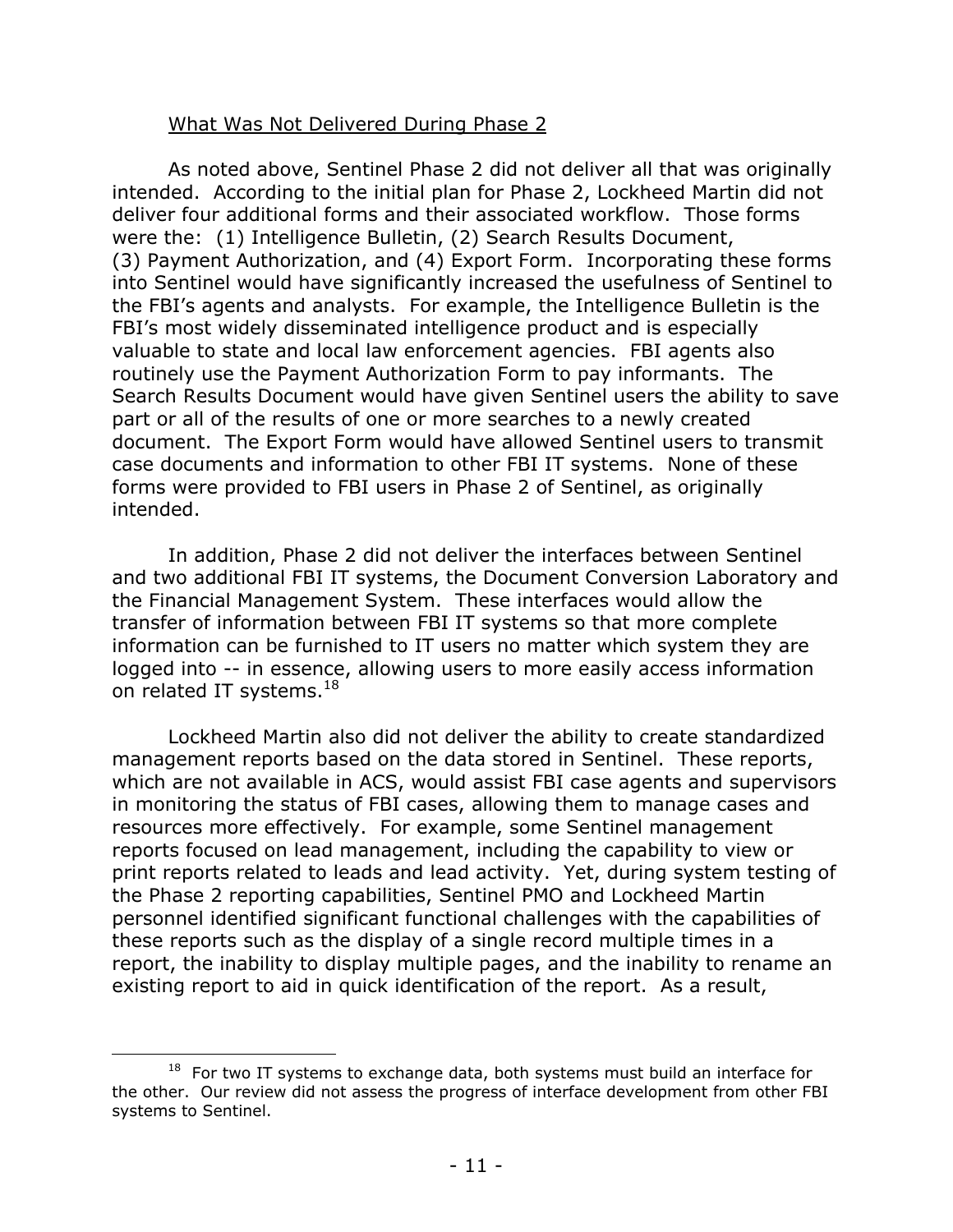Lockheed Martin did not successfully deliver this reporting capability in Phase 2, as originally intended.

# Deliverables Not Deployed by the FBI

While Lockheed Martin did not provide all deliverables planned for Phase 2, it delivered some capabilities that the FBI decided not to deploy because of concerns the FBI had with the technical design of Sentinel. Specifically, during the development of Segment 4, Lockheed Martin migrated administrative case data from ACS to Sentinel (approximately 2 percent of the data in ACS). Lockheed Martin also delivered planned case management capability for administrative cases, including the ability to open administrative cases, add case documents to them, store the related data within Sentinel (as opposed to ACS), and search the data stored within Sentinel. As noted above, FBI personnel use administrative cases to manage all non-investigation activities, including activities that support investigations such as adjustments to personnel field office assignments and travel management in support of investigative cases. The capability for managing administrative cases was intended to be a prototype of the paperless case management functionality Sentinel is ultimately intended to deliver for all FBI cases. However, in July 2010, FBI officials decided not to deploy the new case management functionality for administrative cases because the FBI is currently reassessing its plan for completing Sentinel, which includes an assessment of Sentinel's design.

Because the FBI had not determined the approach it will use to complete Sentinel, it could not provide us with data on what portion of the administrative case management functionality will be reused, if any. Also, FBI officials stated that the FBI could not determine the cost or amount of time spent on the portion of Sentinel that Lockheed Martin had delivered but that the FBI decided not to deploy due to concerns about its design.

In addition, as a result of not deploying the administrative case management functionality, the FBI does not have the opportunity to refine its new paperless case management capability on administrative cases before deploying it for FBI investigative cases, when the impact of any problems will be much greater.

## *Percent of Functionality Delivered by Phase 2 Segment 4*

As noted above, an independent assessment performed by Mitre at the request of the FBI in July 2010 reviewed the Phase 2, Segment 4 functionality delivered by Lockheed Martin. According to Mitre's assessment, as of June 16, 2010, the as-built Segment 4 system contained approximately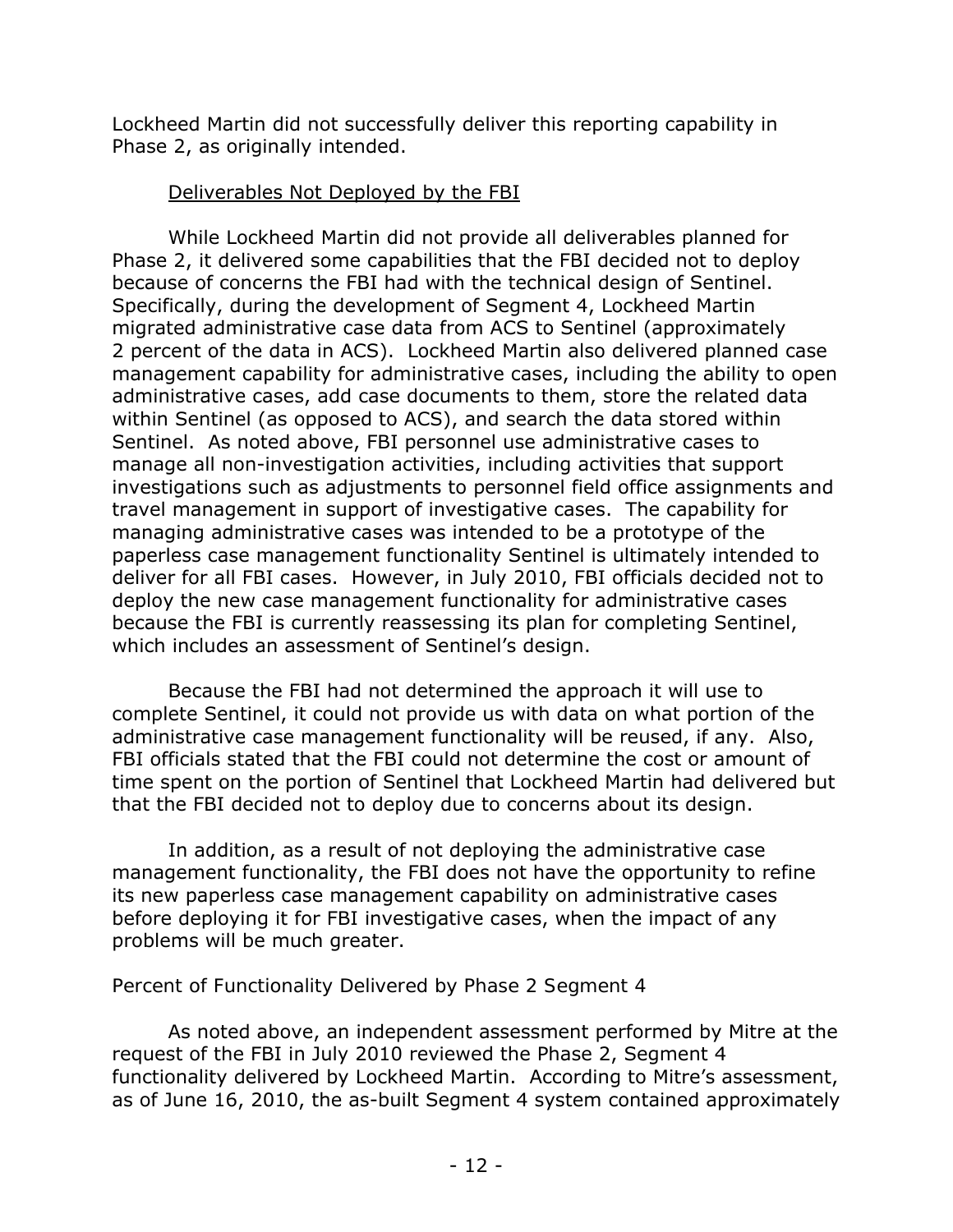80 percent of the functionality planned for the end of the segment. However, the report also noted that key functionality planned for Segment 4 was incomplete, including the ability to serialize documents, complete electronic forms, and generate reports for administrative cases.<sup>19</sup>

FBI officials disagreed with Mitre's assessment of how much of Segment 4's functionality had been delivered. The FBI's Sentinel PMO conducted its own assessment of Segment 4 as of July 22, 2010, using one of the six methodologies employed by Mitre and concluded that Segment 4 had delivered 94 percent of its planned functionality.<sup>20</sup>

#### *Phase 2 Segment 4 User Acceptance*

It appears that FBI employees have been slow to adopt Sentinel's new forms and work flows. FBI personnel with access to Sentinel have not yet begun to use the system as frequently as they currently use ACS. We determined that from July 26, 2010, through August 31, 2010, approximately the first 5 weeks after Phase 2, Segment 4 was deployed, an average of 2,309 of the FBI's 35,000 employees logged on to Sentinel at least once each day and created a total of 132 new Sentinel forms. In comparison, during the same period an average of 7,581 FBI employees logged onto ACS each day and created an average of 14,831 documents.

It is too early to fully assess or identify the reason Sentinel is not used more frequently. In response to our draft report, the FBI stated that it was premature to draw any conclusions about FBI employees' willingness to use Sentinel based on the first 5 weeks of deployment. The FBI also noted that ACS-user statistics include functionality not yet offered by Sentinel. We agree that the data does not allow for any conclusions about user acceptance of Sentinel, but we also believe the data shows that FBI users have been slow to adopt the new the features of Sentinel.

In addition, because so few documents are being created in Sentinel, the FBI has not obtained meaningful real-world data about Sentinel's reliability and performance when the number of users increases to the level of ACS.

  $19$  When a document is serialized, it is assigned a unique identifying sequential number within the case, along with a unique case number. Once a document is serialized, it is placed into the official case file and becomes an official record.

 $20$  We attributed the difference between the FBI's and Mitre's estimate to differences in the methodology and updates to the software made between the dates of the two assessments.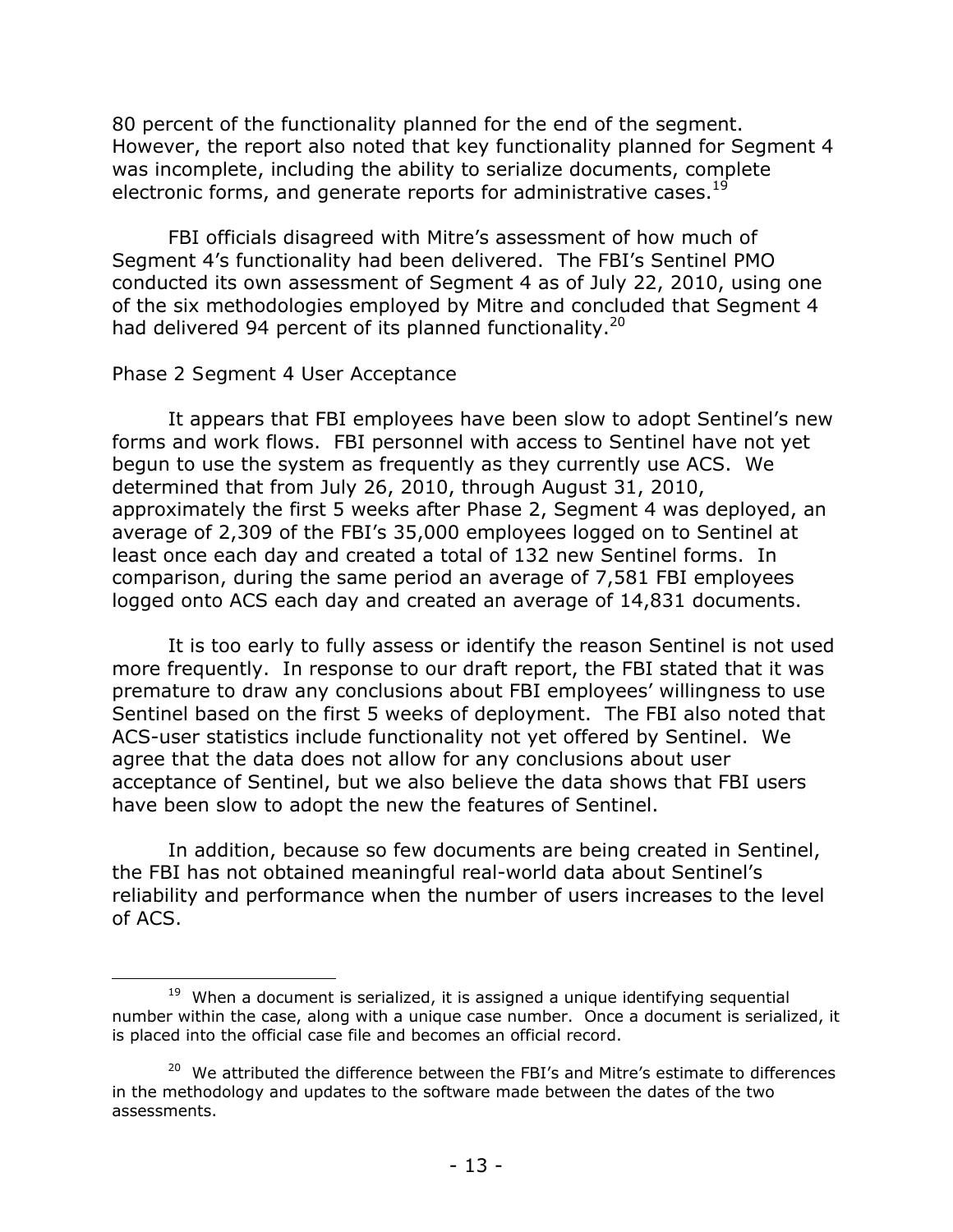Nevertheless, while Segment 4 has not been deployed to users long enough to allow us to fully analyze the use of Segment 4 or assess user feedback on the segment's functionality, it appears that Sentinel users, while curious enough about the system to log on, have not yet embraced the available functionality and workflow. We believe that the four forms available in Sentinel and their associated electronic workflows, if they function as designed, should eventually offer FBI agents and analysts the ability to complete commonly used forms with a modern, user-friendly interface without having to enter ACS. Also, the electronic workflow feature allows FBI employees to view the approval status of any document that they have prepared.

The FBI has adopted a cautious approach to requiring its agents and analysts to use Sentinel. Therefore, even after the final deployment of Phase 2 Segment 4 in September 2010, use of Sentinel will be optional. A Sentinel PMO official informed us in July 2010 that the use of Sentinel to create the four forms available in Sentinel will be optional until Sentinel is completed and all the data from ACS is migrated. As previously noted, however, this could take several more years. As a result, FBI personnel must still perform many ACS work processes when they complete a form using Sentinel, such as printing and signing it. In addition, if the document contains any indexing, an additional copy has to be printed, annotated by hand, and forwarded to an administrative assistant so the indexed data can be manually entered into ACS.<sup>21</sup>

Based on this redundant process, it does not appear that Phase 2 has substantially improved the efficiency with which FBI employees can create case documents. Thus, users may have little incentive to use Sentinel and may continue to use ACS for the foreseeable future.

## **Phases 3 and 4 of Sentinel**

As noted above, in July 2010 the FBI directed Lockheed Martin to stop all work not associated with Phase 2. Specifically, the FBI issued a 90-day full stop-work order for all Phases 3 and 4 activities, effective July 24, 2010, through October 21, 2010, because Lockheed Martin was unable to close

  $21$  Names and other information can be "indexed" in the FBI's computer system, thereby allowing FBI personnel to determine, for example, whether an individual has been the subject of or involved in other investigations.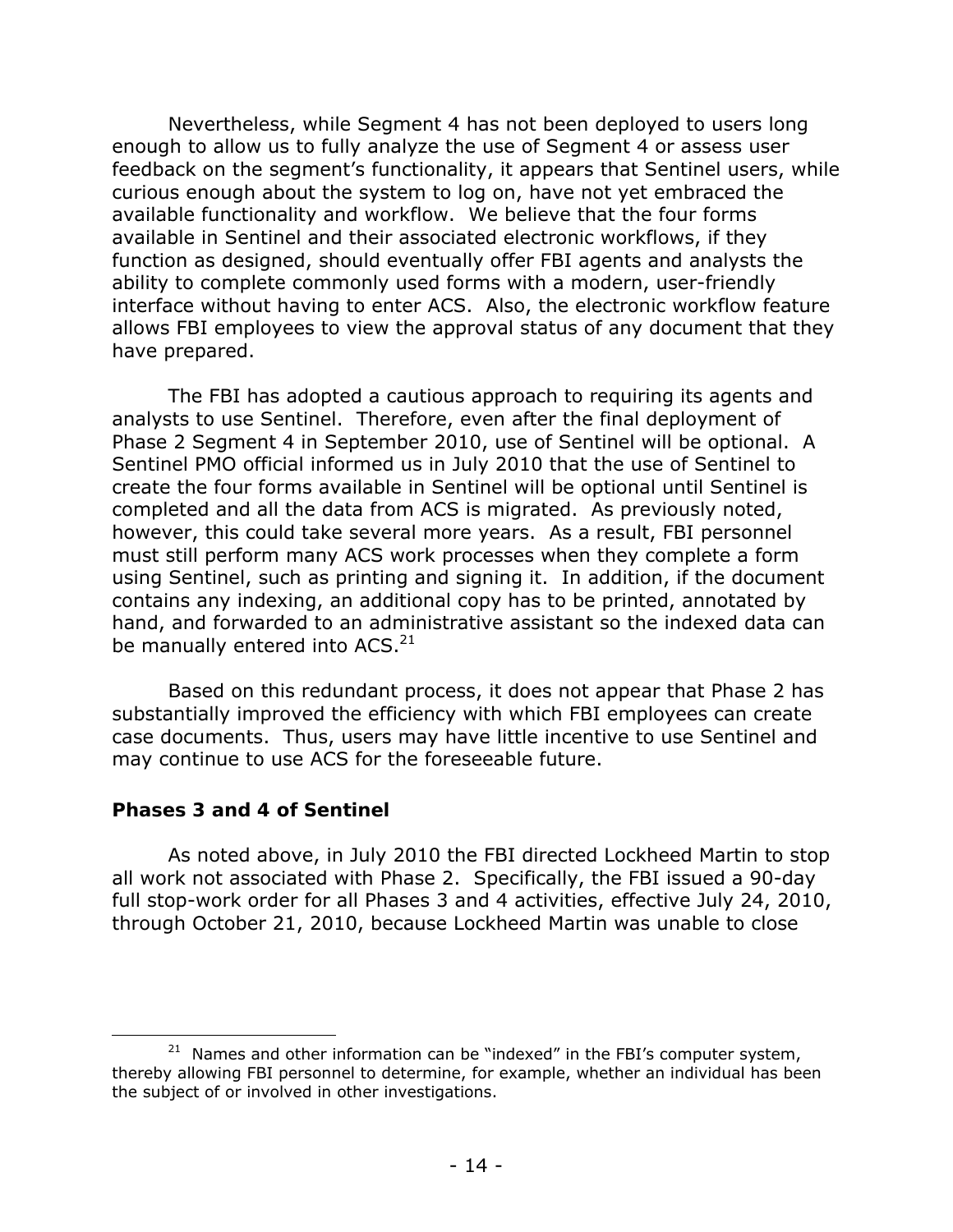outstanding Defect Reports associated with Phase 2 development in a timely manner. $^{22}$ 

The following table shows the current status of the major functions originally planned for Phases 3 and 4.

| <b>Phase 3</b>                         | <b>Planned</b> | <b>Delivered</b> | <b>Deployed</b> |
|----------------------------------------|----------------|------------------|-----------------|
|                                        |                |                  |                 |
| Case Management for all Cases          | <b>Yes</b>     | <b>No</b>        | <b>No</b>       |
| <b>Advanced Search Capability</b>      | Yes            | <b>No</b>        | <b>No</b>       |
| <b>Standardized Reports</b>            | Yes            | <b>No</b>        | <b>No</b>       |
| Document and Case Indexing             | Yes            | <b>No</b>        | <b>No</b>       |
| Full Leads Management                  | Yes            | <b>No</b>        | <b>No</b>       |
| Collected Items Management             | Yes            | <b>No</b>        | <b>No</b>       |
| <b>Additional External Interfaces</b>  | Yes            | <b>No</b>        | <b>No</b>       |
| Automated Redaction of Sensitive       | Yes            | <b>No</b>        | <b>No</b>       |
| Information                            |                |                  |                 |
| Phase 4                                |                |                  |                 |
|                                        |                |                  |                 |
| Migrate all Data from ACS to Sentinel  | Yes            | <b>No</b>        | <b>No</b>       |
| <b>Additional Electronic Forms</b>     | Yes            | <b>No</b>        | <b>No</b>       |
| <b>Additional Standardized Reports</b> | Yes            | <b>No</b>        | <b>No</b>       |
| <b>Additional External Interfaces</b>  | Yes            | No.              | No.             |
| Complete Indexing                      | Yes            | <b>No</b>        | <b>No</b>       |
| Certified Records Management           | Yes            | <b>No</b>        | <b>No</b>       |
|                                        |                |                  |                 |

# **Planned Functionality for Phases 3 and 4**

**Source:** OIG Analysis

Thus, while major functionality included in Phases 3 and 4 was planned for delivery by September 2010, none of it from Phases 3 and 4 has been delivered or deployed. Moreover, the planned requirements are now over 6 years old and need to be re-evaluated because of changing technology.

 <sup>22</sup> Although not stated in the stop work order, the FBI's response to our draft report said that advances in technology also contributed to the decision to issue the stop work order.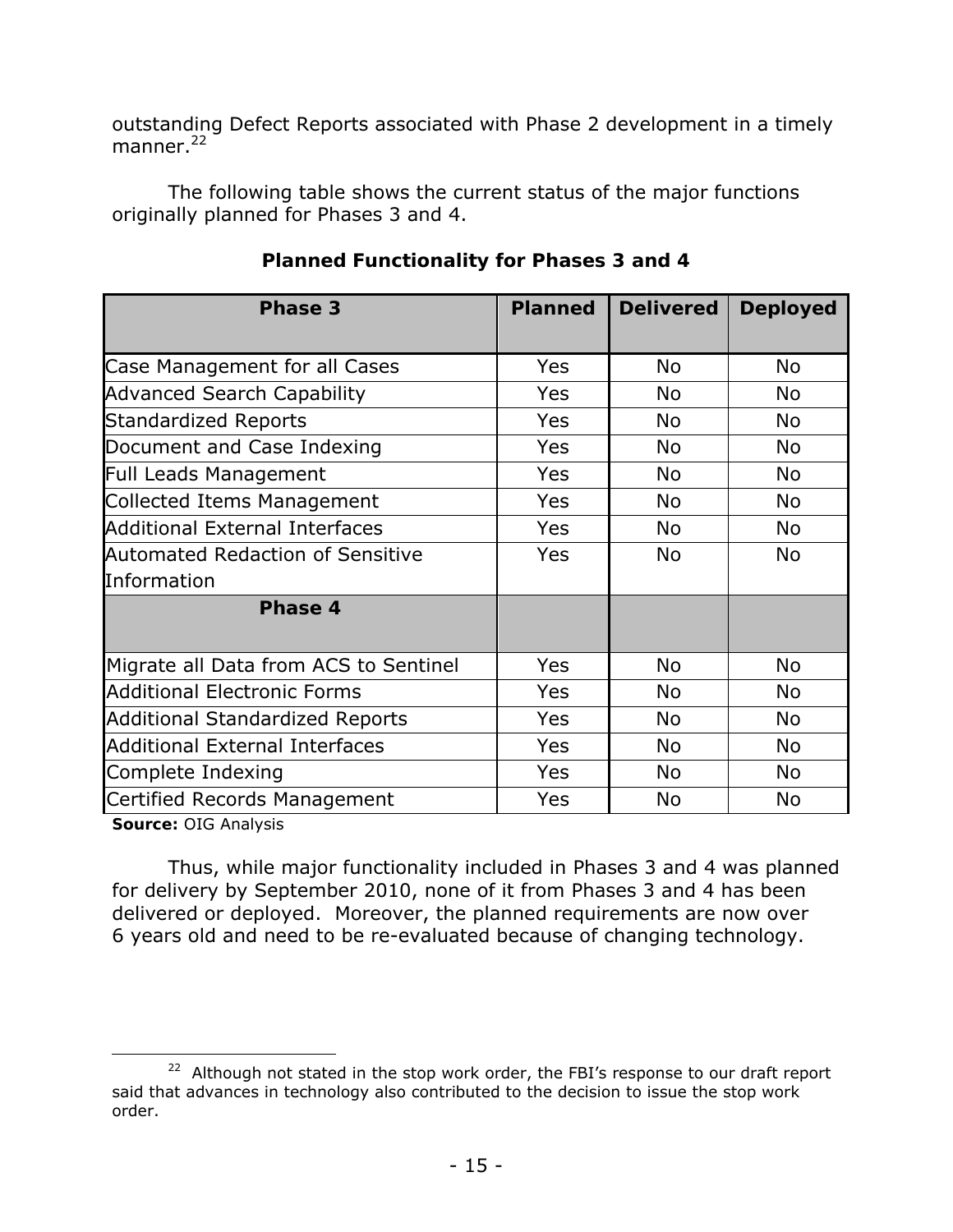## **Cost of Completing Sentinel Development**

As of the beginning of August 2010, the reassessment of Sentinel was not complete and the FBI would not provide detailed descriptions of the alternatives under consideration. The FBI Director stated in July 28, 2010, testimony before the Senate Judiciary Committee that the FBI was assessing the possibility of completing Sentinel development using primarily FBI personnel instead of contractors, and he stated that this development approach could allow the FBI to complete the Sentinel project within its current estimate of \$451 million. The FBI's Chief Technology Officer said to us that the alternatives under consideration would re-use portions of successful FBI IT projects, including Sentinel, and take advantage of technological advances and industry best practices to complete Sentinel within its current \$451 million budget.

However, the FBI's Chief Technology Officer told us that the FBI's current estimate for completing Sentinel does not include the cost of operating and maintaining Sentinel for 2 years after its completion, which was part of the original costs included in the \$451 million budgeted for Sentinel. The FBI currently is budgeting \$31 million of the \$451 million for this maintenance cost.

We believe the cost to complete and maintain Sentinel for 2 years, as originally planned, will be significantly more than the \$451 million currently budgeted and significantly more than what the FBI projects as its costs.

In March 2010, the FBI had requested an independent assessment from Mitre of what it would cost to complete Sentinel under the FBI's current development approach. Mitre concluded that the additional cost would be between \$351 and \$453 million and take between 6 and 8 years. At about the same time, Lockheed Martin provided a completion cost and schedule estimate of \$194 million and February 2013 for completing Sentinel that were significantly less than Mitre's estimate, but still substantially greater than the FBI's last official estimates.

We believe that Mitre's July 2010 assessment, which estimated that completing Sentinel under the FBI's current development approach would cost an additional \$351 million and take an additional 6 years, is a reasonable starting point for cost projections of the work required to complete Sentinel. However, as detailed below, the FBI has recently proposed to reduce the cost and time required for completing the functionality of Sentinel by sharply reducing the contractor and FBI staff assigned to work on Sentinel, by bringing development of Sentinel largely in-house at the FBI, and by foregoing or revising some of the remaining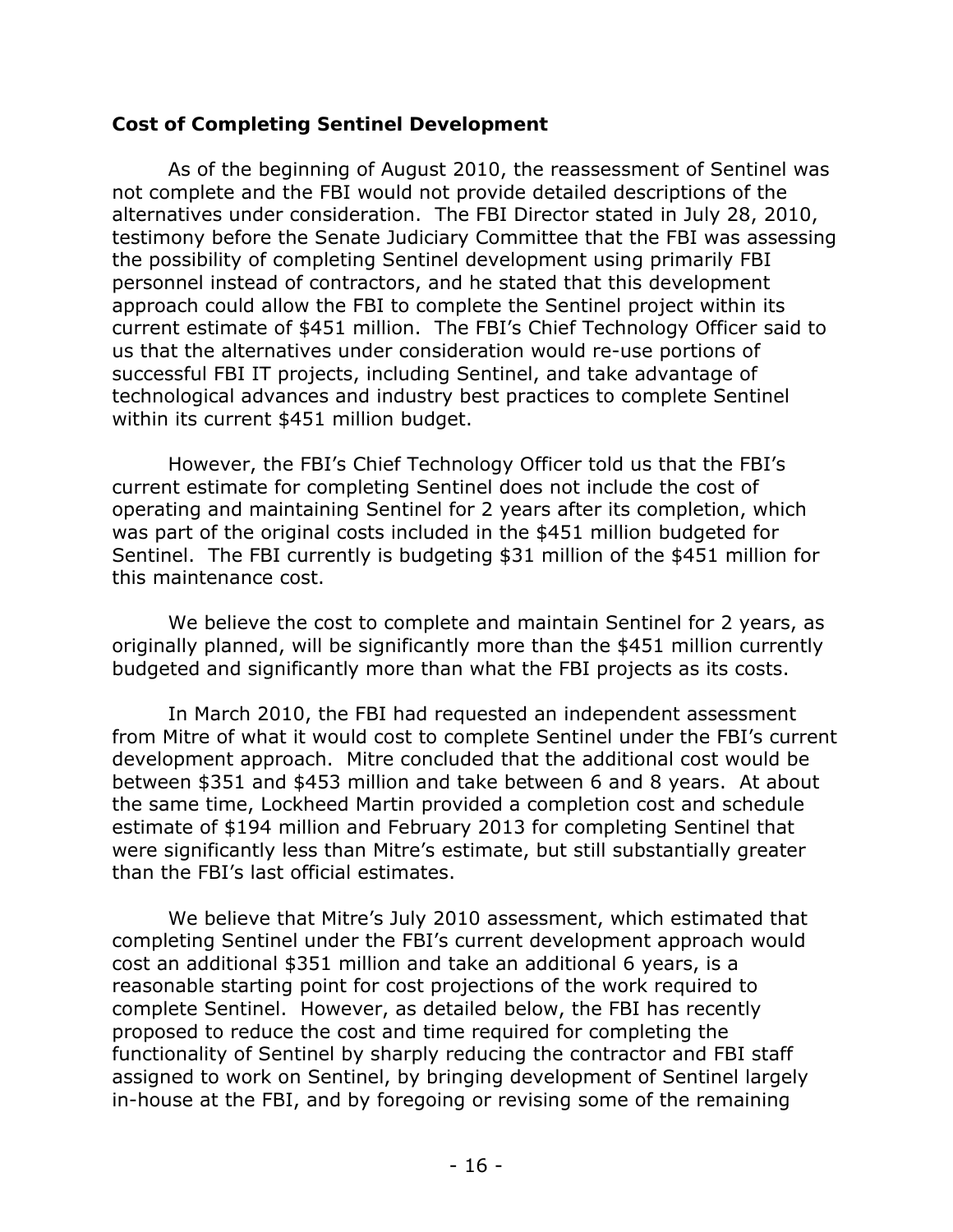requirements that were intended to be provided by Sentinel. Our questions and concerns about the FBI's proposed new approach to Sentinel completion are discussed below.

## **Monitoring Sentinel Program Status**

We found that the FBI has either limited in scope or eliminated several project management activities that were designed to help it monitor the progress of Sentinel's development. We believe the FBI should reinstate these project management activities. For example, in December 2009, the FBI discontinued Sentinel's Project Health Assessments. Performed by the FBI's Enterprise Requirements and Assessment Unit, these assessments provided an independent assessment of Sentinel's cost, schedule, and scope. We believe the FBI should resume issuing these monthly assessments.

The FBI should also resume Earned Value Management (EVM) reporting on all Sentinel development activities in accordance with OMB guidance. The FBI stopped EVM reporting for Phase 2 in December 2009, and the EVM reporting for Phase 3 has not complied with OMB guidance since May 2010. EVM is an important risk management tool for major capital investments that measures the performance of a project by producing cost estimates, evaluating progress, and analyzing cost and schedule performance trends.

In response to our draft report, the FBI said that EVM and Project Health Assessments were discontinued as a result of the March 2010 partial stop work order because there was no schedule or baseline against which the FBI could measure its progress. While we agree there was not baseline to measure against, according to DOJ policy on implementing EVM, once the FBI realized that Sentinel was significantly behind schedule and over budget, the FBI should have established a new baseline for measuring Sentinel's cost and schedule performance.

The FBI should also expand the scope of Sentinel's independent verification and validation. Independent verification and validation is a standard information technology investment management process in which an independent entity assesses the system as it is developed to evaluate whether the software will perform as intended. Throughout the project, the Sentinel independent verification and validation team has provided useful recommendations, and early warnings of foreseeable program issues. However, because of funding constraints, Sentinel's independent verification and validation efforts do not cover all aspects of the program. For example, the independent verification and validation team does not assess Sentinel's EVM processes, data, or reports.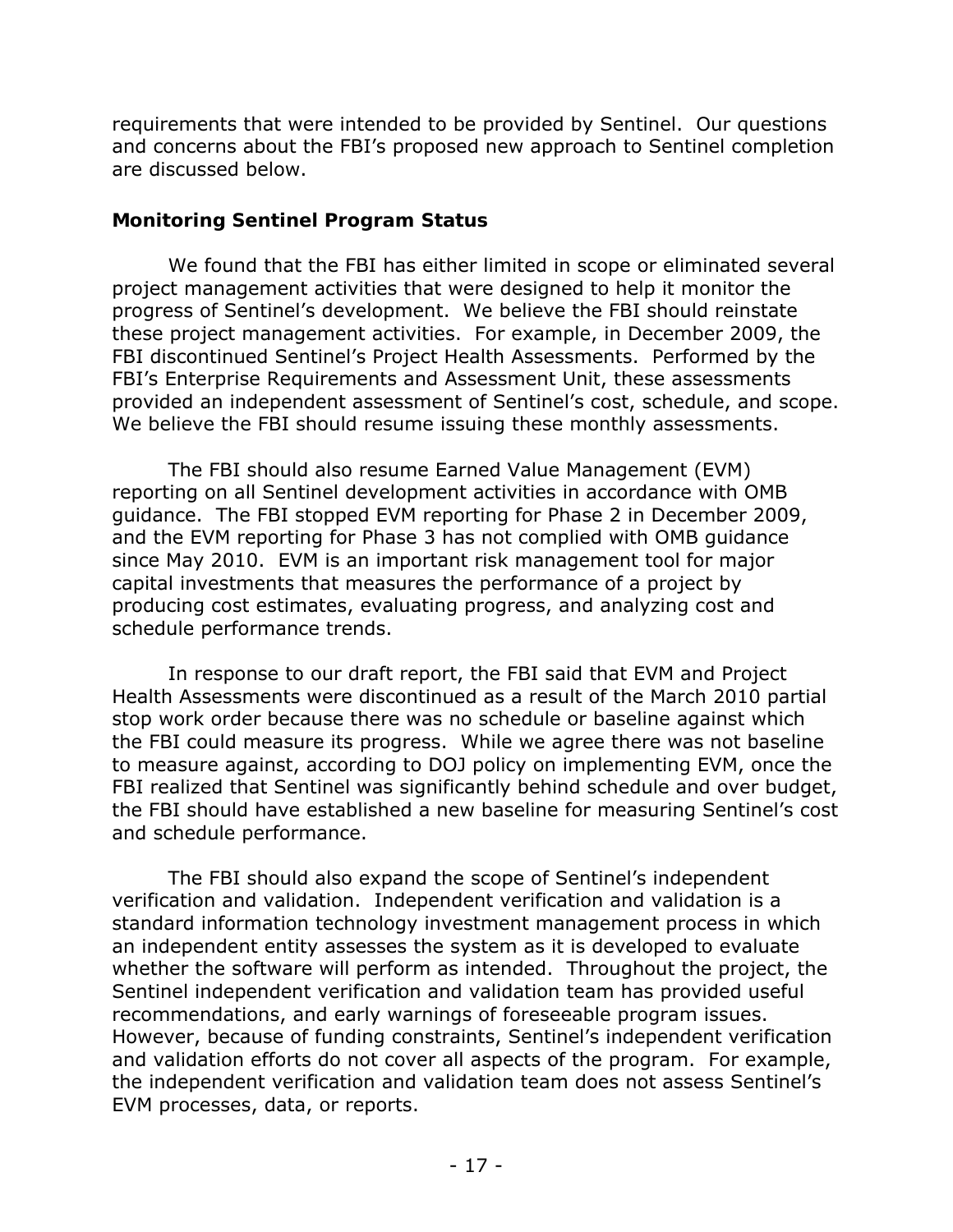## **FBI's Potential Approach to Complete Sentinel**

After we provided to the FBI in September 2010 a copy of our draft report for its review and comment, the FBI requested an opportunity to provide us with a briefing that outlined the FBI's new approach for completing the Sentinel project. The FBI briefed us on its new approach on September 16, 2010.

Under this approach, the FBI is planning to assume direct management of Sentinel development and reduce the role of Lockheed Martin as the prime contractor. The FBI stated that it will employ an "agile methodology" to complete the development of Sentinel, using fewer employees from the FBI, Lockheed Martin, and the companies that have supplied the major off-the-shelf components of Sentinel. Overall, the FBI plans to reduce the number of contract employees working on Sentinel from approximately 220 to 40. The FBI said that, at the same time, the number of FBI employees assigned to the project will also decrease from 30 to 12.

The FBI asserted that this new, agile approach will streamline decision-making processes and allow the FBI to deliver Sentinel within budget. The FBI stated that there is approximately \$45 million remaining of the current \$451 Sentinel budget. The FBI stated that about \$25 million of the remaining \$45 million will be used to support the operation and maintenance of deployed Sentinel functions. The FBI told us that it believes it can complete Sentinel with the approximately \$20 million remaining in the Sentinel budget and within 12 months of beginning this new approach.

The FBI's Chief Technology Officer stated that, under this approach, he anticipates deploying updated Sentinel functionality to FBI users approximately every 3 months. However, the Chief Technology Officer acknowledged that the FBI had not yet conducted a full technical assessment of what has already been delivered by Lockheed Martin to determine what portions could be utilized in the remaining development of Sentinel.

Moreover, the FBI's new approach does not include migrating ACS data into Sentinel, which has been a major development assumption throughout the Sentinel project. Instead, the FBI believes it can enhance ACS search functions through Sentinel, which would provide search results in Sentinel similar to those that would be provided if the data from ACS was actually migrated into Sentinel. However, as a result, the FBI will have to maintain two case management systems simultaneously.

According to the FBI, the FBI's new approach to complete Sentinel is still in a development phase and still requires the FBI Director's final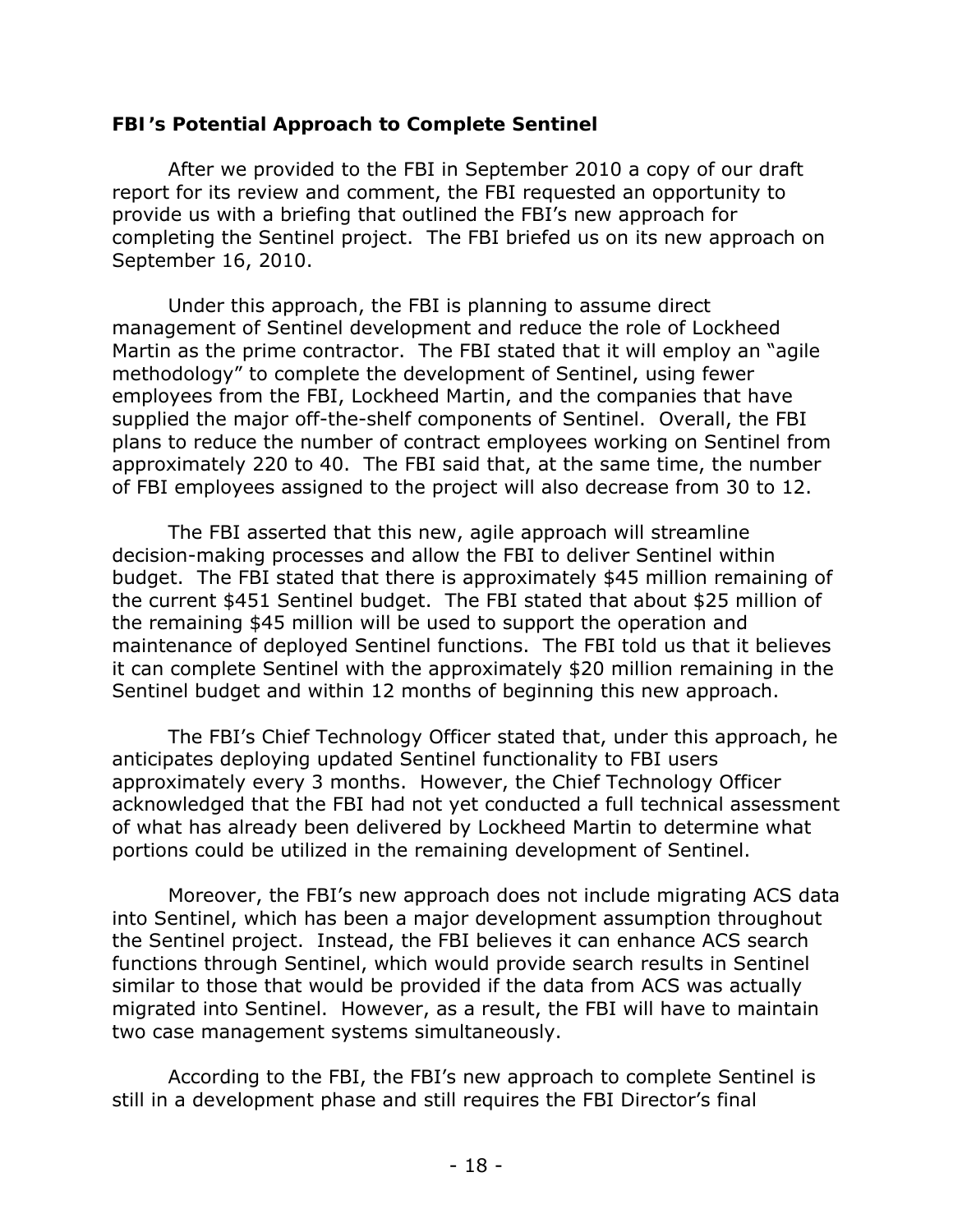approval. It also requires approval from the Justice Department's Investment Review Board (the DIRB), as well as certification from OMB, before the FBI can expend any FY 2011 funding for the Sentinel project.

Additionally, this new approach will require revised contract agreements with Lockheed Martin. The FBI acknowledged that the remaining costs for Sentinel development must also include any settlement costs for modifying the current contractual relationship with Lockheed Martin.

The FBI's new plan to develop Sentinel is still evolving, is not officially approved, and is undocumented. Our initial consideration of the FBI's new and evolving plan raises several immediate concerns and questions, including:

(1) the undocumented 1-year estimate for system completion appears to us to be optimistic based on the FBI's past history with IT projects;

(2) the undocumented \$20 million cost estimate for Sentinel completion also appears optimistic given the cost to date of partially implementing Sentinel, and given that \$20 million is approximately 90 percent less than what Lockheed Martin estimated was needed to complete the Sentinel project;

(3) the FBI has not fully assessed what portions of Sentinel, or other FBI systems, can or will be used in further developing the project;

(4) the large reduction in the level of manpower to develop and oversee Sentinel, from about 250 FBI and contractor personnel to approximately 50, while useful in keeping costs down, may not be sufficient to complete the system;

(5) we believe that reduced functionality for Special Agents and other users is likely, given the FBI's reduced resources for developing Sentinel and the aggressive implementation schedule;

(6) it is unclear what role FBI user feedback will have in the development process;

(7) the FBI has little experience using this new development approach;

(8) the full development of Sentinel's workflow process, which has been troublesome to this point, remains to be completed; and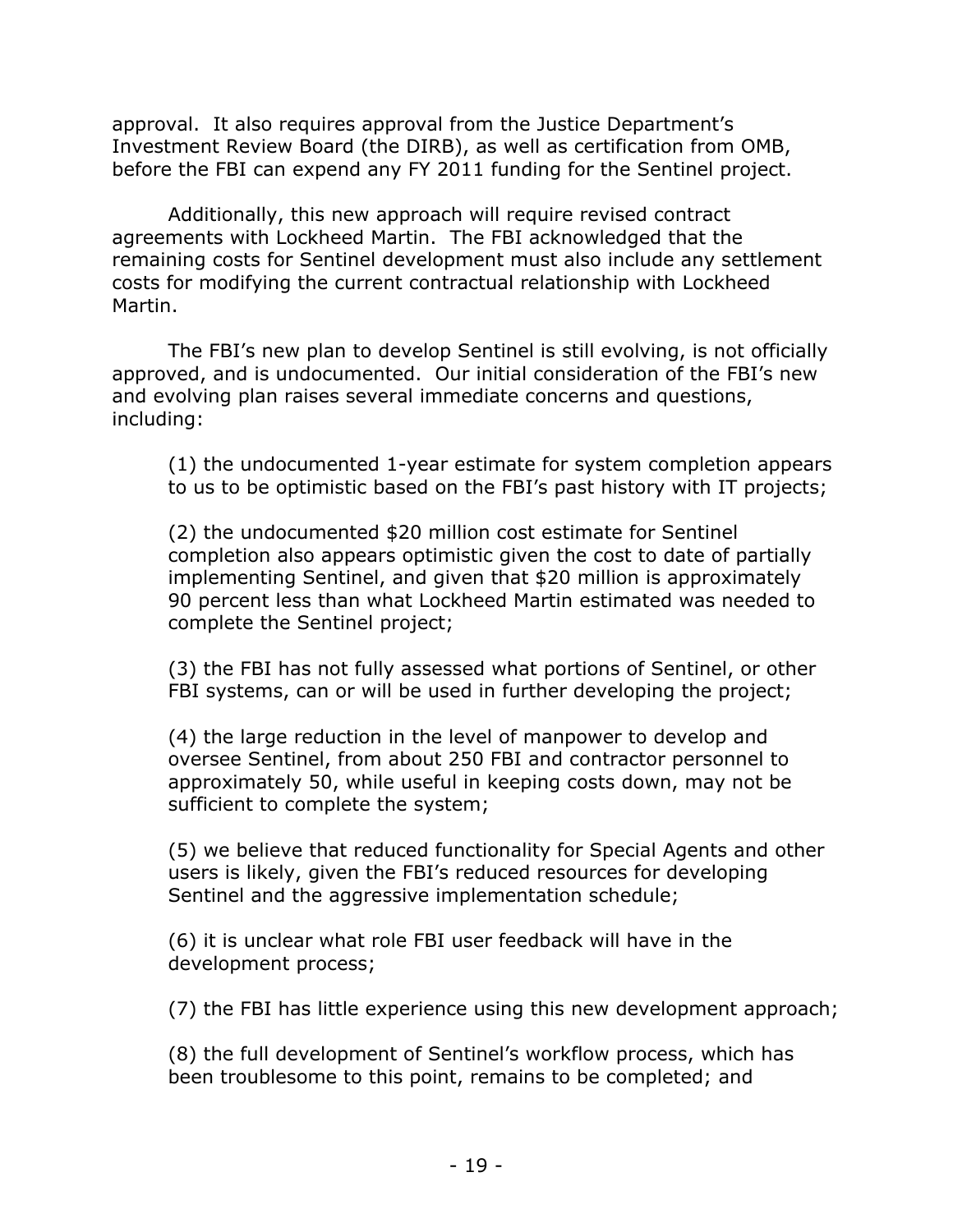(9) although the FBI no longer plans to migrate data from ACS into Sentinel, the FBI will still have to implement a modern search capability for the over 8 million ACS cases, a task that could prove costly and problematic given the volume of the data and the FBI's inexperience with that approach.

Additionally, in September 2010 Carnegie Mellon's Software Engineering Institute (SEI) performed an independent review of the FBI's new approach for completing Sentinel.<sup>23</sup> The SEI stated that the FBI's decision to attempt an agile approach is "a positive step toward improvement over the prior development approach." However, SEI expressed similar concerns to ours, including the largely undocumented details of the FBI's new plan, the FBI's inexperience in using an agile development methodology, and the unknowns concerning the viable state of and path forward for the technical design of Sentinel.

In sum, we have significant concerns and questions about the ability of this new approach to complete the Sentinel project within budget, in a timely fashion, and with similar functionality as what the Sentinel project previously sought to provide. As the planning process for the completion of the Sentinel project continues to evolve and as it is implemented, we will continue to evaluate and report on Sentinel's progress.

## **Conclusion**

In March 2006, the FBI launched development of Sentinel in an attempt to implement a paperless case management system throughout the FBI. Sentinel was originally planned to cost \$425 million and be fully deployed by December 2009. Sentinel's development followed an earlier failed attempt at a case management system called the Virtual Case File (VCF), a part of the Trilogy project that was initiated in 2001 and terminated in 2005 after the FBI spent \$170 million on the development of the VCF. Each of these systems was supposed to move the FBI away from ACS, an antiquated 15-year-old paper-based case management system, and to provide over 30,000 FBI agents, analysts, and administrative employees with state of the art ability to investigate violations of federal criminal statutes.

As of August 2010, the FBI's Sentinel system is at least 2 years behind schedule and at least \$100 million over budget. According to its original

 <sup>23</sup> SEI is a federally funded research and development center based at Carnegie Mellon University that works with defense and government organizations to improve software-intensive systems, such as Sentinel.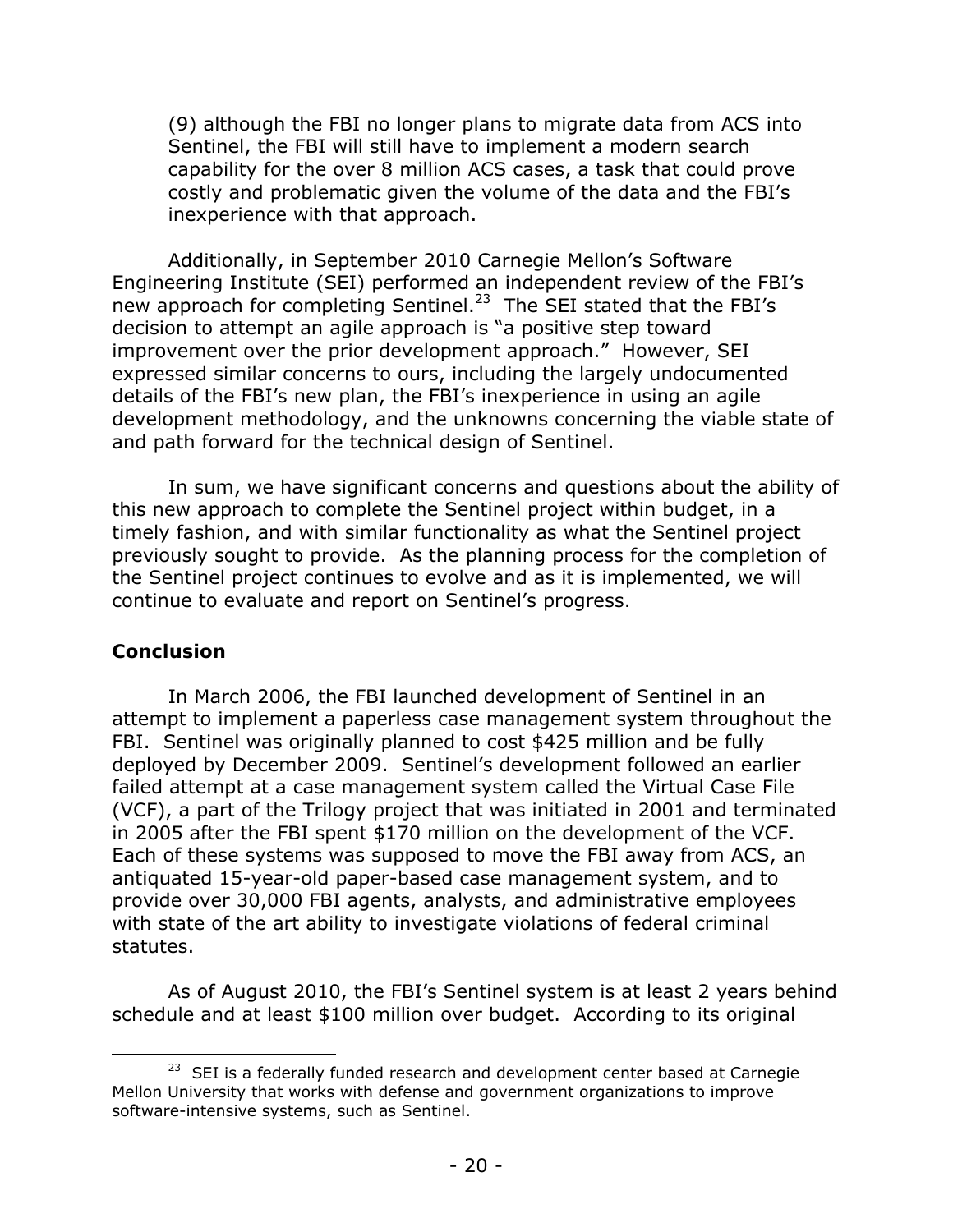system plan, Sentinel was to be fully completed by now. However, only two of Sentinel's intended four phases have been substantially completed, and some of the most difficult tasks are still to come. The FBI has spent about \$405 million for the development of the functionality that it has provided to date, along with aspects of the project that may or may not be implemented depending on a reassessment the FBI is now performing in an effort to complete Sentinel within its defined budget of \$451 million.

Based on Sentinel's progress and spending to date, as well as other cost estimates, we believe that if implemented as it was originally intended, Sentinel would cost much more than the \$451 million it was budgeted for and will take far longer to complete.

We are also concerned that the longer the full implementation of Sentinel takes, the more likely it is that already implemented hardware and software features will become obsolete.

Further, the development strategy that the FBI is now proposing to keep Sentinel within its "defined budget" does not reflect Sentinel's true costs because it does not provide the cost for maintaining Sentinel for 2 years after the system is fully developed as the original plan included. This distorts any assessment of whether the system will remain within its current budget.

Sentinel's budget and schedule overruns affect the daily work of the FBI's 35,000 employees. If Sentinel had stayed on schedule, FBI agents, analysts, and other employees would now have a complete electronic case management system, including streamlined workflows for managing and assigning work, advanced name and document search capabilities, and paperless case files. Instead, they have to continue to rely on ACS and its time consuming paper-based case management processes. The manual processes required by ACS are susceptible to errors and limit information sharing, inhibiting the FBI's ability to "connect the dots" using information stored in its case files.

Further, the FBI is now considering abandoning its requirement to migrate records for over 8.3 million current and closed cases into Sentinel from ACS. While we understand that this requirement may fall victim to cost containment and technical implementation obstacles, it would raise questions about the cost and complexities of the FBI having to maintain two separate case management systems for the foreseeable future – an obsolete system for old cases (ACS) and another system for new cases (Sentinel).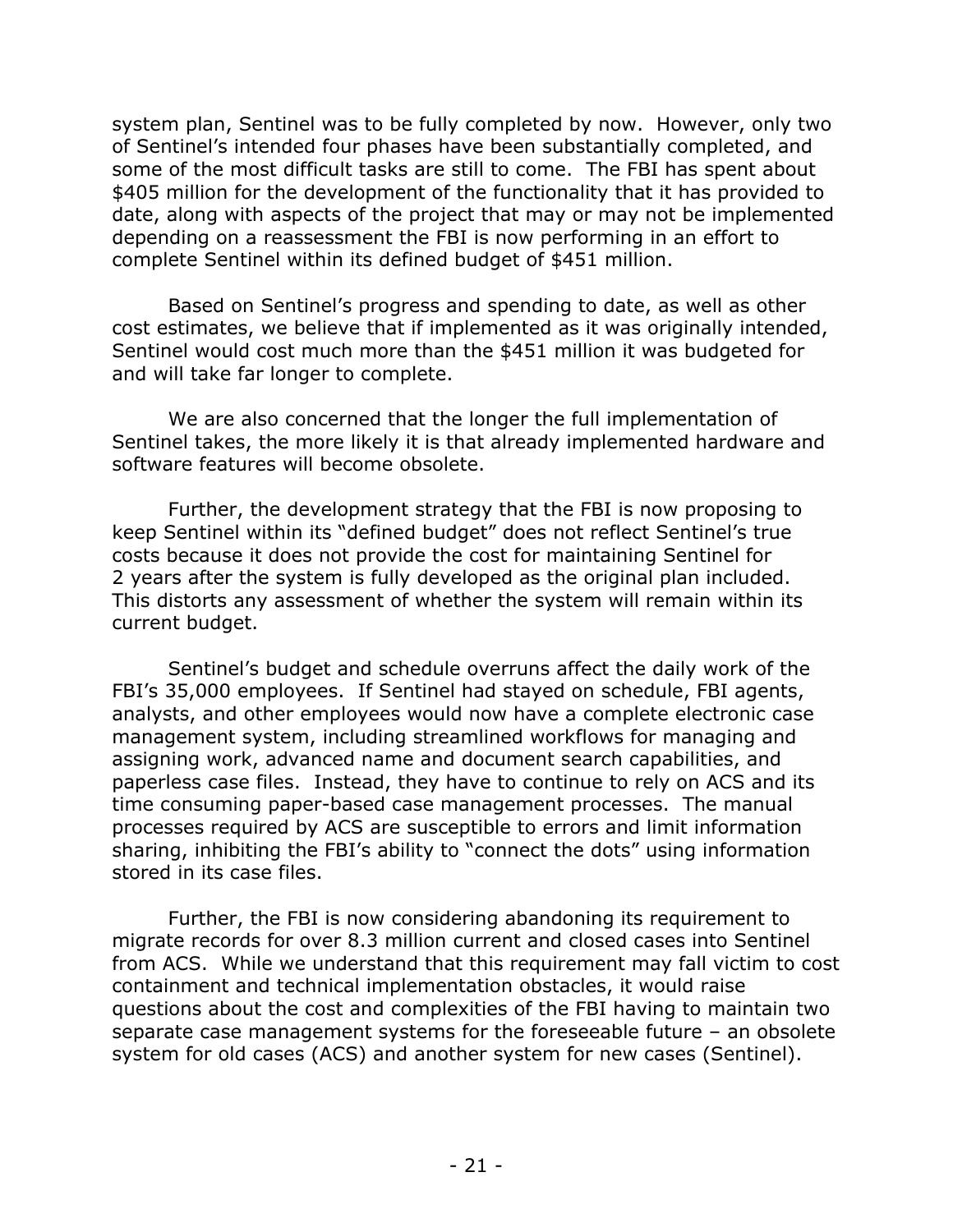The FBI's implementation of Phase 2 has not gone smoothly. Because of changes in the FBI's overall approach for completing Sentinel, as well as continued concerns about Lockheed Martin's design of Sentinel, the FBI decided to not make certain case management capabilities available to Sentinel users because it would commit the FBI to a particular approach to completing Sentinel. As a result, FBI employees must continue to use ACS business processes related to those functions.

It is also too early to judge whether FBI users are embracing the functionality Phase 2 provided because the users are not required to enter information into Sentinel and still have the option of using ACS exclusively. We have seen only a limited number of users begin to use and create documents within the system. As a result, we cannot determine whether the system will be able to adequately function if most users are logged in simultaneously.

The FBI is at a crossroads on the system's future. In July 2010, the FBI issued a stop-work order to Lockheed Martin on Sentinel's Phases 3 and 4. The FBI recently announced a new plan for completing Sentinel. Under this new plan, the FBI would employ a new, "agile methodology" and assume direct management of Sentinel development, reducing the role of Lockheed Martin as the prime contractor.

The FBI's plan for completing Sentinel is still evolving, and is not yet fully developed or officially approved. However, our initial consideration of the plan, after an oral briefing, raises significant concerns and questions about the FBI's planned approach, including ones relating to the cost, schedule, and amount of work to complete Sentinel. We are also concerned that budget and schedule constraints might reduce the functionality ultimately delivered to the FBI's agents and analysts. In addition, the FBI has little experience using this new development methodology.

We believe that these issues and these concerns affect whether Sentinel will ultimately provide, in a timely manner and within a reasonable budget, the automated case management system that FBI employees need to most effectively perform their vital mission.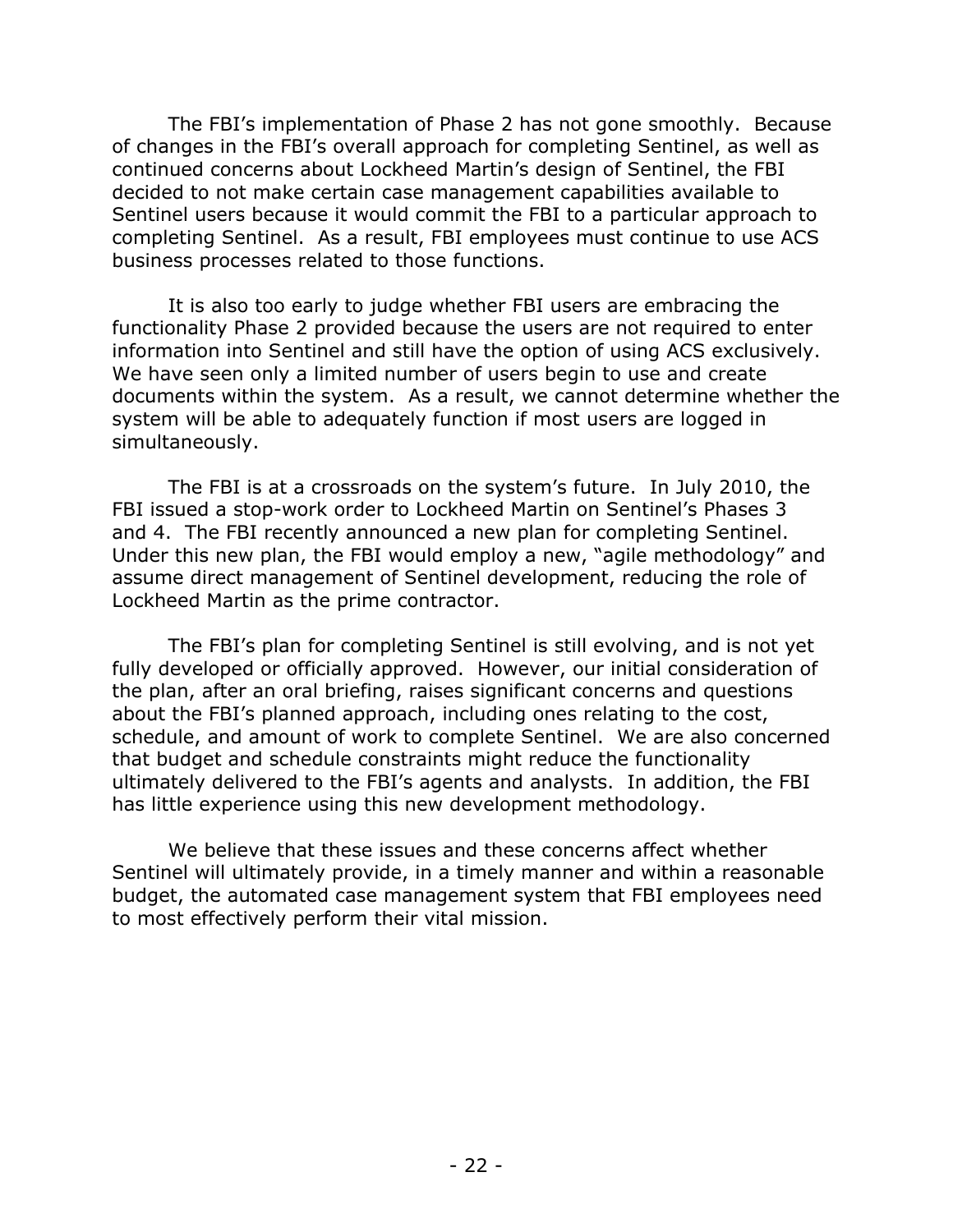## **Recommendations**

We recommend that the FBI:

- 1. Reassess the functionality described in Sentinel's requirements, including the requirement to migrate all case data from ACS into Sentinel, and update the requirements as necessary.
- 2. Prioritize the remaining requirements so that if the FBI cannot afford to meet all of them, it can focus on those requirements that have the greatest impact on its agents and analysts.
- 3. Reinstitute Project Health Assessments and EVM for Sentinel, and expand the scope of Sentinel's independent verification and validation efforts.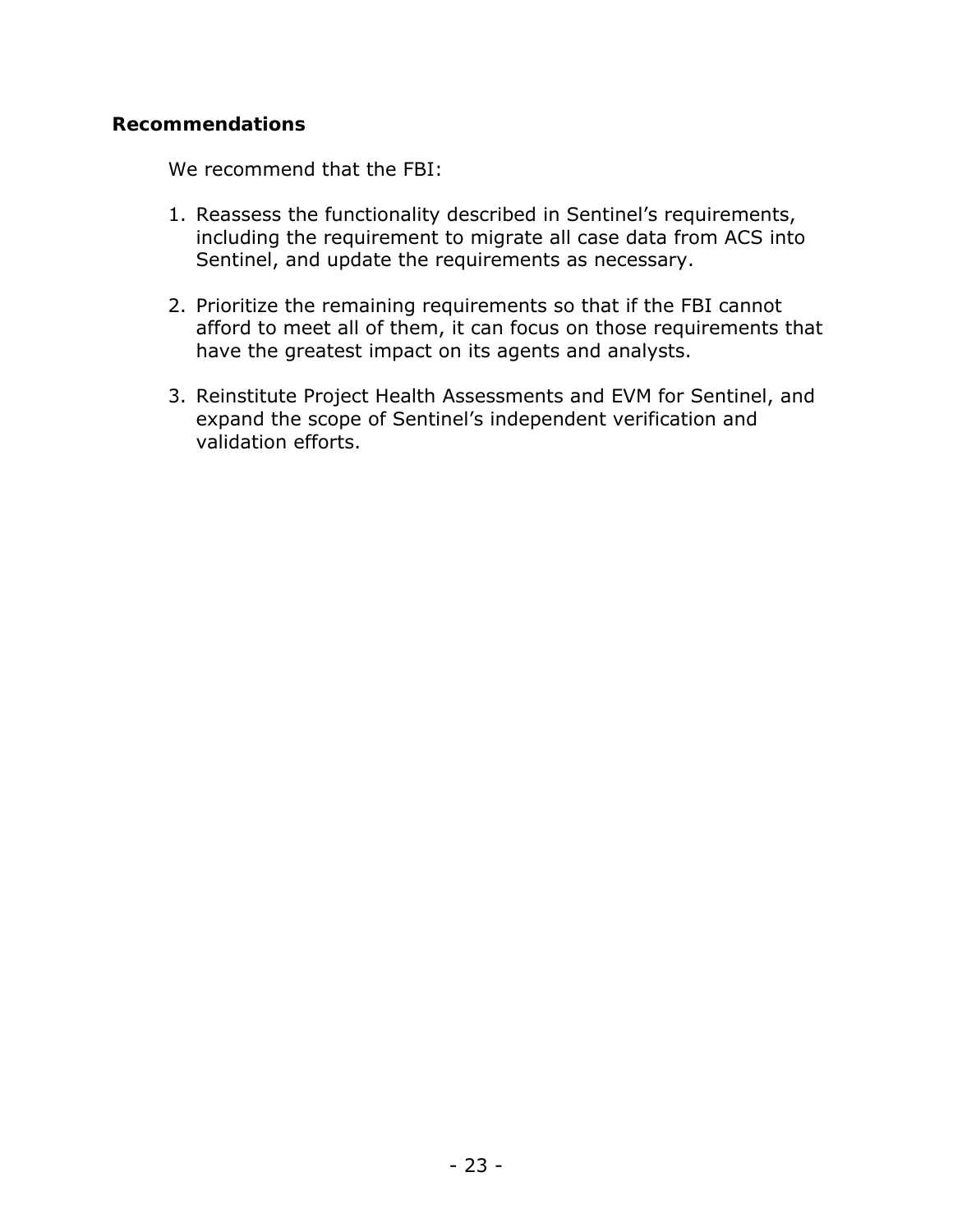u.s. Department of Justice

Federal Bureau of Investigation

Washington, D. C. 20535-0001

October 14, 2010

Honorable Glenn A. Fine Office of the Inspector General U.S. Department of Justice Suite 4706 950 Pennsylvania Avenue, N. W. Washington, D.C. 20530

Dear Mr. Fine:

The Federal Bureau of Investigation (FBI) appreciates the opportunity to review and respond to your interim technical assistance report entitled, "Status of the Federal Bureau of Investigation's Implementation of Sentinel Project<sup>"</sup> (hereinafter "Report").

Based upon a review of the Report, the FBI concurs with the three recommendations directed to the FBI and has already taken steps to implement them. Please feel free to contact me at 202-324-6165 should you have any questions.

Sincerely yours,

 $C\ell\ell^{\prime}$ 

Chad L. Fulgham Executive Assistant Director Information and Technology Branch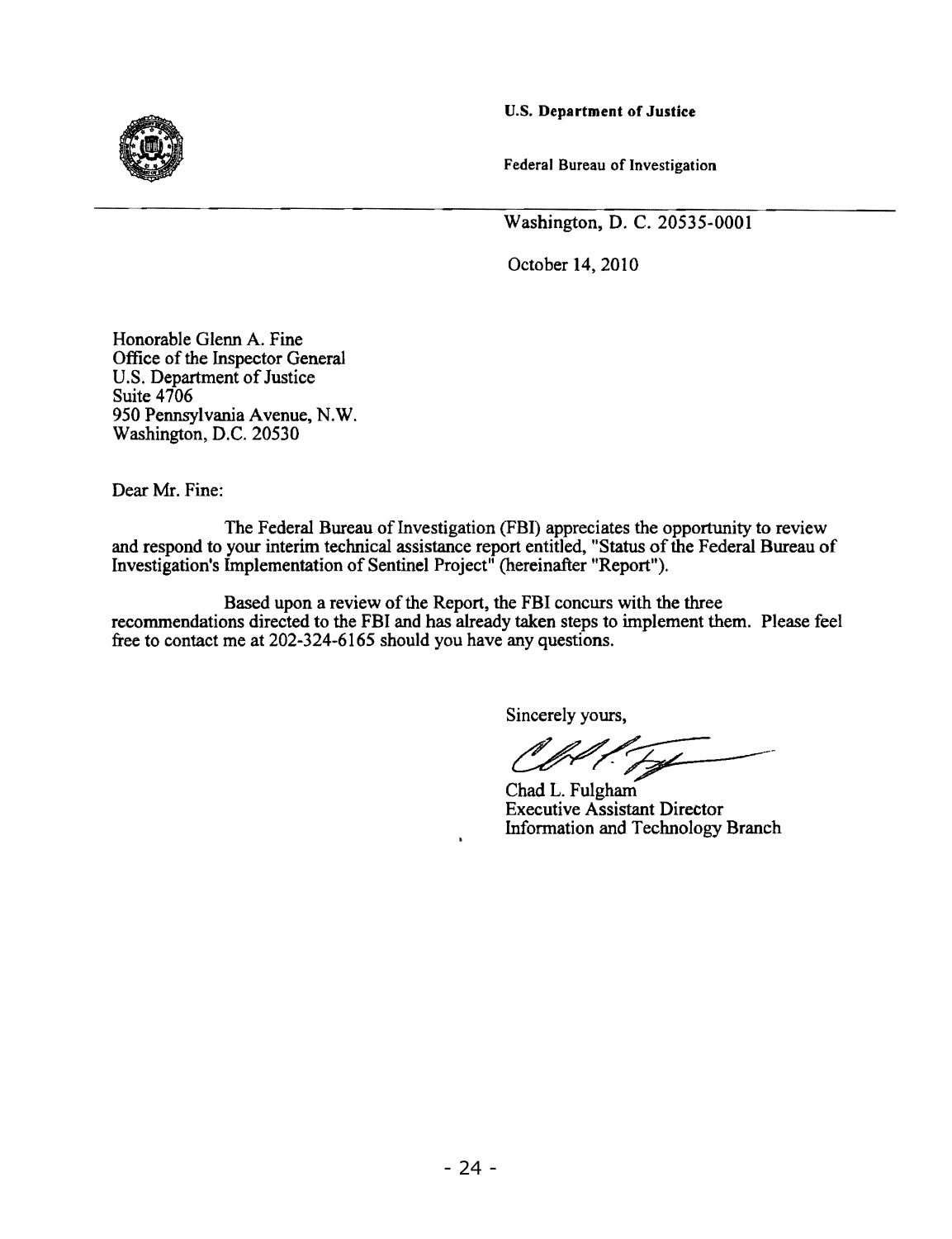## **OIG Review of the FBI's Sentinel Program VI FBI Response to Recommendations within the Final Draft**

 **Recommendation 1:** Reassess the functionality described in Sentinel's requirements, including the requirement to migrate all case data from ACS into Sentinel, and update the requirements as necessary.

## **FBI Response to Recommendation #1:**

 Concur. Sentinel's System Requirements Specification (SRS) have already been assessed by FBI IT executive management. In this regard, the FBI has reviewed each and every requirement set forth in the current Sentinel SRS document. This review has focused on assessing both the importance and feasibility of meeting each particular requirement. With respect to the migration of all case data from ACS to Sentinel, it should be noted that this was not ever an SRS. The FBI has re‐assessed the plan to migrate all case data from ACS to Sentinel using all the information gained during Phases I and II of Sentinel, in conjunction with advances in technology over the past seven years, and has determined that it may be more efficient and equally effective to go forward from a selected date wherein all new case data will be entered into Sentinel. Sentinel will still have the capability of accessing ACS data via search tools within Sentinel. The re‐evaluation of the plan to migrate all case data from ACS to Sentinel, and the decision that the migration is not necessary, is reflective of the FBI's re‐assessment of every aspect of this project prior to embarking on the Agile approach currently being undertaken.

 The requirements within the SRS fall into several categories. Over 500 of the requirements fall into standard requirements that any application would have, such as security, performance, operating/browser environment, records management, interface, and training. The other detailed requirements are being broken into four main areas: Forms; Workflow/Leads; Serialization; Reporting/Searching/Alerting. The plan forward using the Agile development methodology will allow the FBI to improve the delivery of the requirements.

 **Recommendation 2:** Prioritize the remaining requirements so that if the FBI cannot afford to meet all of them, it can focus on those requirements that have the greatest impact on its agents and analysts.

## **FBI Response to Recommendation #2:**

 Concur. As noted above, all Sentinel requirements have been categorized into functional requirements and non‐functional requirements.

 The functional requirements have been prioritized and sequenced to focus on the most valuable requirements. The functional requirements have been prioritized and will be developed as follows: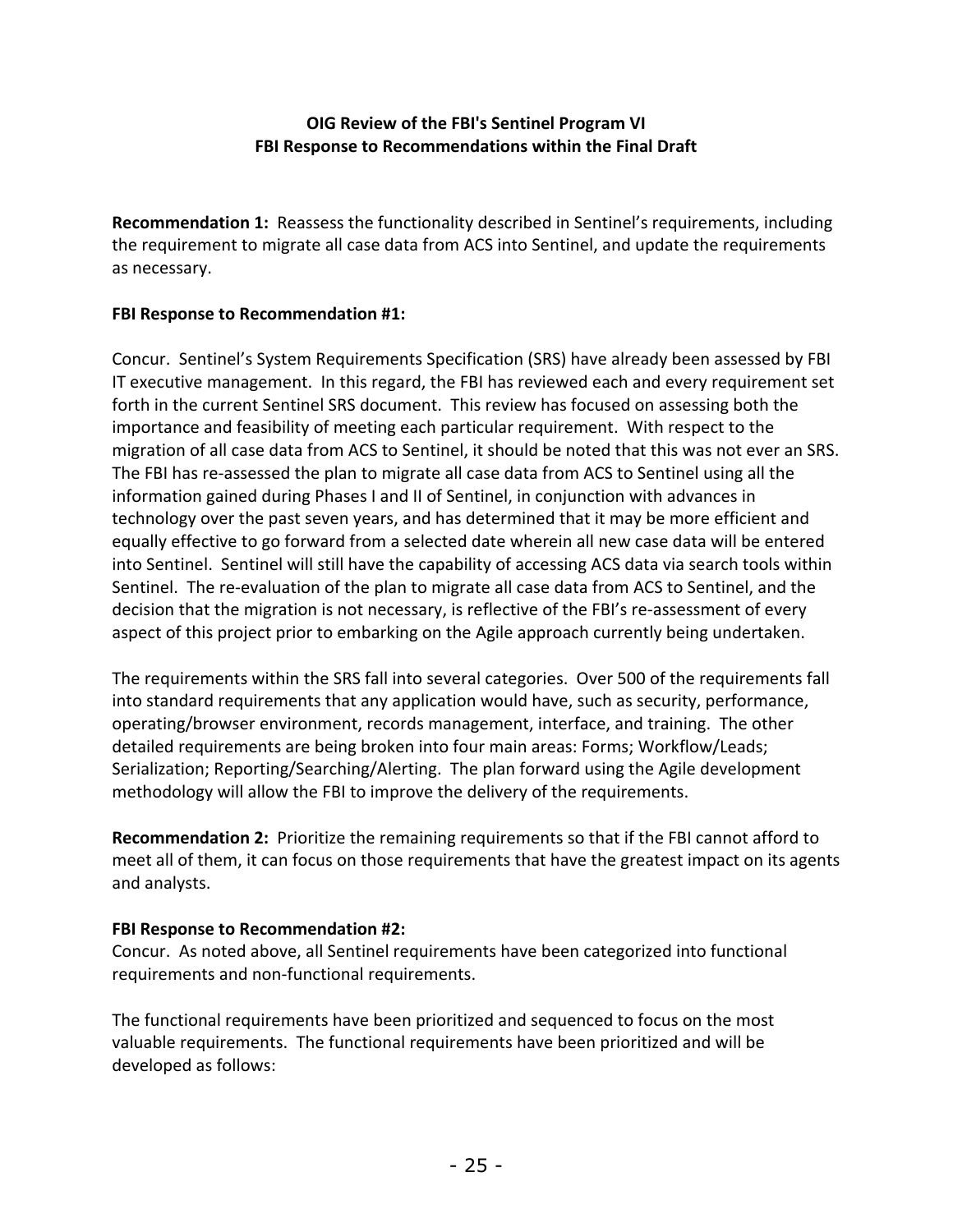- Forms;
- Workflow/Leads;
- Serialization; and
- Reporting/Searching/Alerting.

 The non‐functional requirements need to be met with each delivery. The non‐functional requirements include areas such as: security, performance, operating/browser environment, records management, interface, and training.

 At every step of the way, as the functional requirements are tested, utilizing automated testing tools, the non‐functional requirements will be tested as well, ensuring that as we add functional requirements, the non‐functional requirements are never overlooked.

 **Recommendation 3:** Reinstitute Project Health Assessments and EVM for Sentinel, and expand the scope of Sentinel's independent verification and validation efforts.

## **FBI Response to Recommendation #3:**

 Concur. Project Health Assessments and Earned Value Management were suspended when independent assessments revealed that defects existed that impacted baseline requirements, a stop‐work order was issued, and the FBI began to assess a new way forward. Both these mechanisms are being reinstituted with the Agile approach. Project Health Assessments are critical to Agile methodology and will be conducted as part of each quarterly delivery review. Earned Value Management will be monitored in a manner consistent with Agile processes and will reviewed by the Department of Justice. The FBI will also continue its practice of obtaining independent verifications of the project through IV&V reviews by BAH to ensure that course corrections can be implemented as appropriate.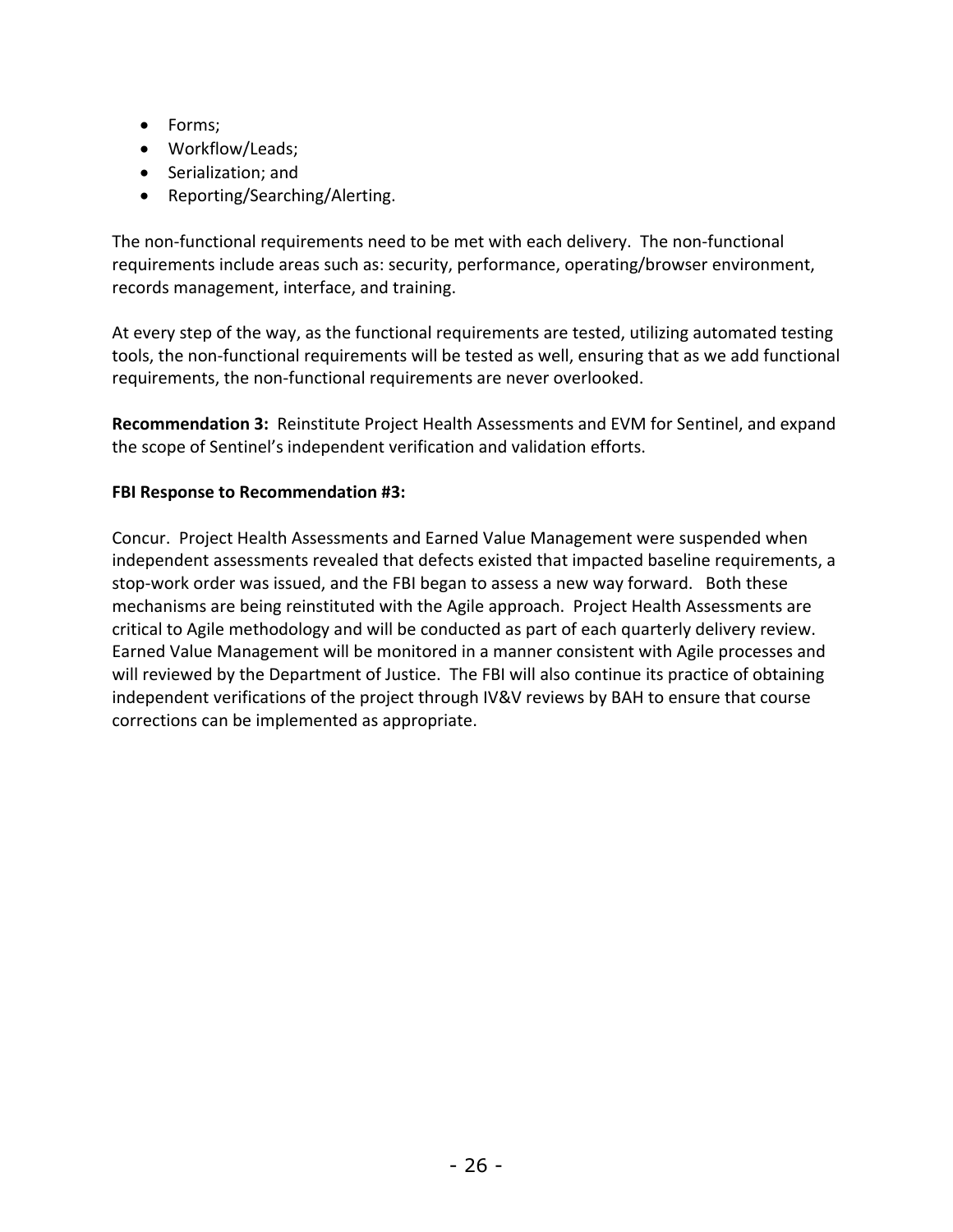# **OFFICE OF THE INSPECTOR GENERAL ANALYSIS AND SUMMARY OF ACTIONS NECESSARY TO CLOSE THE REPORT**

The OIG provided a draft of this report to the FBI. The FBI's response is incorporated in Appendix I of this final report. The following provides the OIG analysis of the response and summary of actions necessary to close the report.

## **Recommendation Number:**

Sentinel had not been assigned an SRS requirement number. 1. **Resolved.** The FBI concurred with our recommendation to reassess the functionality described in Sentinel's requirements, including the requirement to migrate all case data from ACS into Sentinel, and update the requirements as necessary. The FBI stated that its information technology executive management reviewed all Sentinel requirements in Sentinel's System Requirements Specification (SRS). The FBI's response also stated that data migration from ACS into

However, the SRS did identify ACS data migration as a planned project activity, and ACS data migration has been a major project assumption affecting Sentinel development design. As a result, we believe the FBI should ensure that the data remaining in ACS is compatible with all Sentinel functionality, whether ACS data is migrated into Sentinel or is searchable through Sentinel.

This recommendation can be closed when we receive documentation demonstrating the FBI's review of all SRS requirements has been completed, and when we receive documentation identifying the satisfactory disposition of all SRS requirements and major project assumptions, including whether ACS is migrated into Sentinel or searchable through Sentinel.

2. **Resolved.** The FBI concurred with our recommendation to prioritize the remaining requirements of Sentinel so that if the FBI cannot afford to meet all of them, it can focus on those requirements that have the greatest impact on its agents and analysts. The FBI stated that Sentinel's requirements have been categorized into functional and non-functional requirements, which the FBI has prioritized and sequenced to focus on the most valuable requirements. This